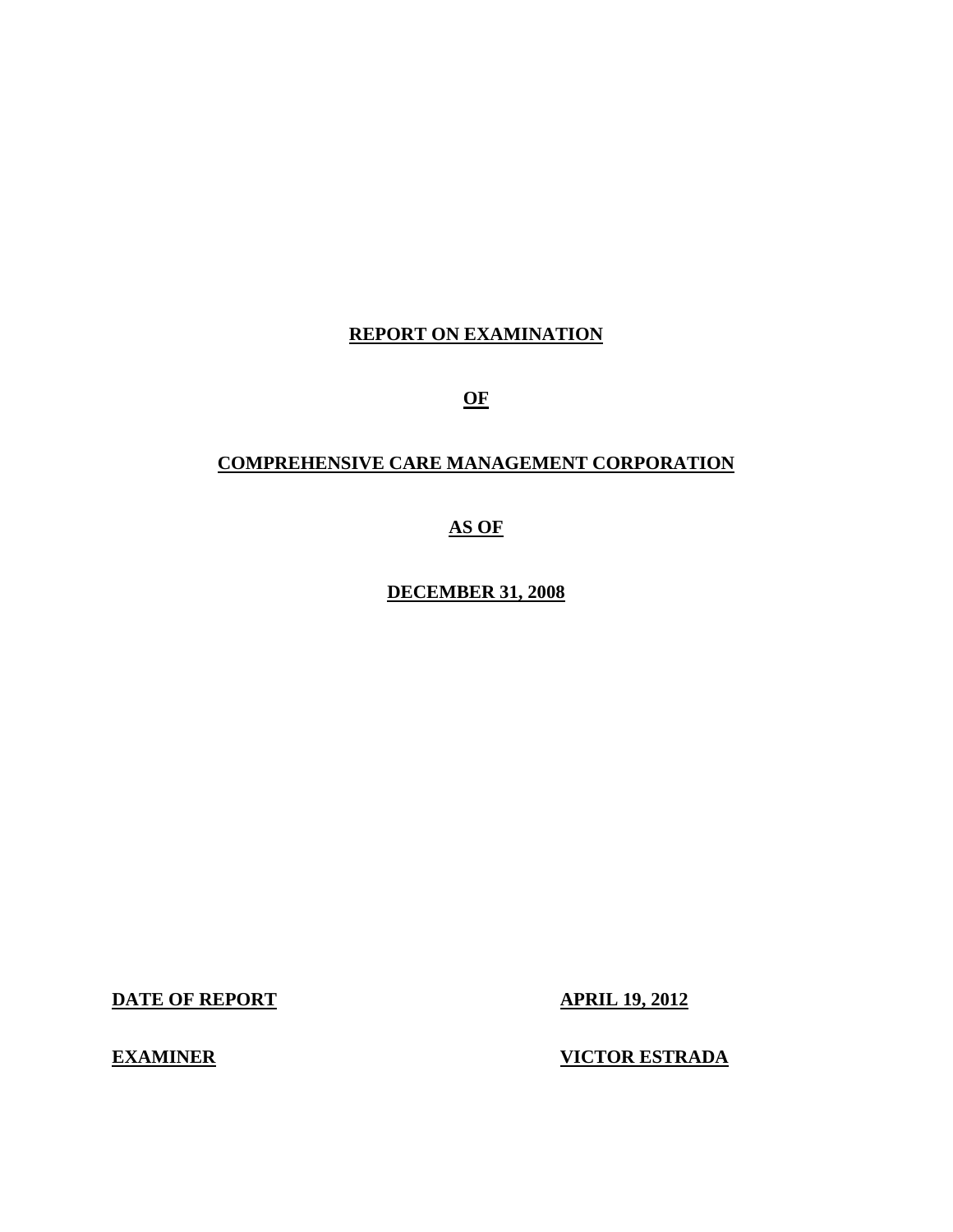## **TABLE OF CONTENTS**

## **ITEM NO.**

## **PAGE NO.**

| 1. | Scope of the examination                             | $\overline{2}$ |
|----|------------------------------------------------------|----------------|
| 2. | Description of the Plan                              | 3              |
|    | A. Management and controls                           | 4              |
|    | B. Territory and plan of operation                   | 6              |
|    | C. Stop-loss insurance                               | 7              |
|    | D. Holding company system                            | 7              |
|    | E. Conflict of interest policy                       | 8              |
|    | F. Report of independent certified public accountant | 9              |
|    | G. Contingency reserve fund                          | 10             |
| 3. | <b>Financial statements</b>                          | 12             |
|    | A. Balance sheet                                     | 12             |
|    | B. Statement of revenue and expenses and net worth   | 14             |
| 4. | Investments                                          | 15             |
| 5. | Claims payable                                       | 16             |
| 6. | Market conduct activities                            | 17             |
|    | A. Claims processing                                 | 18             |
|    | <b>B.</b> Prompt Pay Law                             | 19             |
| 7. | Subsequent events                                    | 25             |
| 8. | Summary of comments and recommendations              | 26             |
|    |                                                      |                |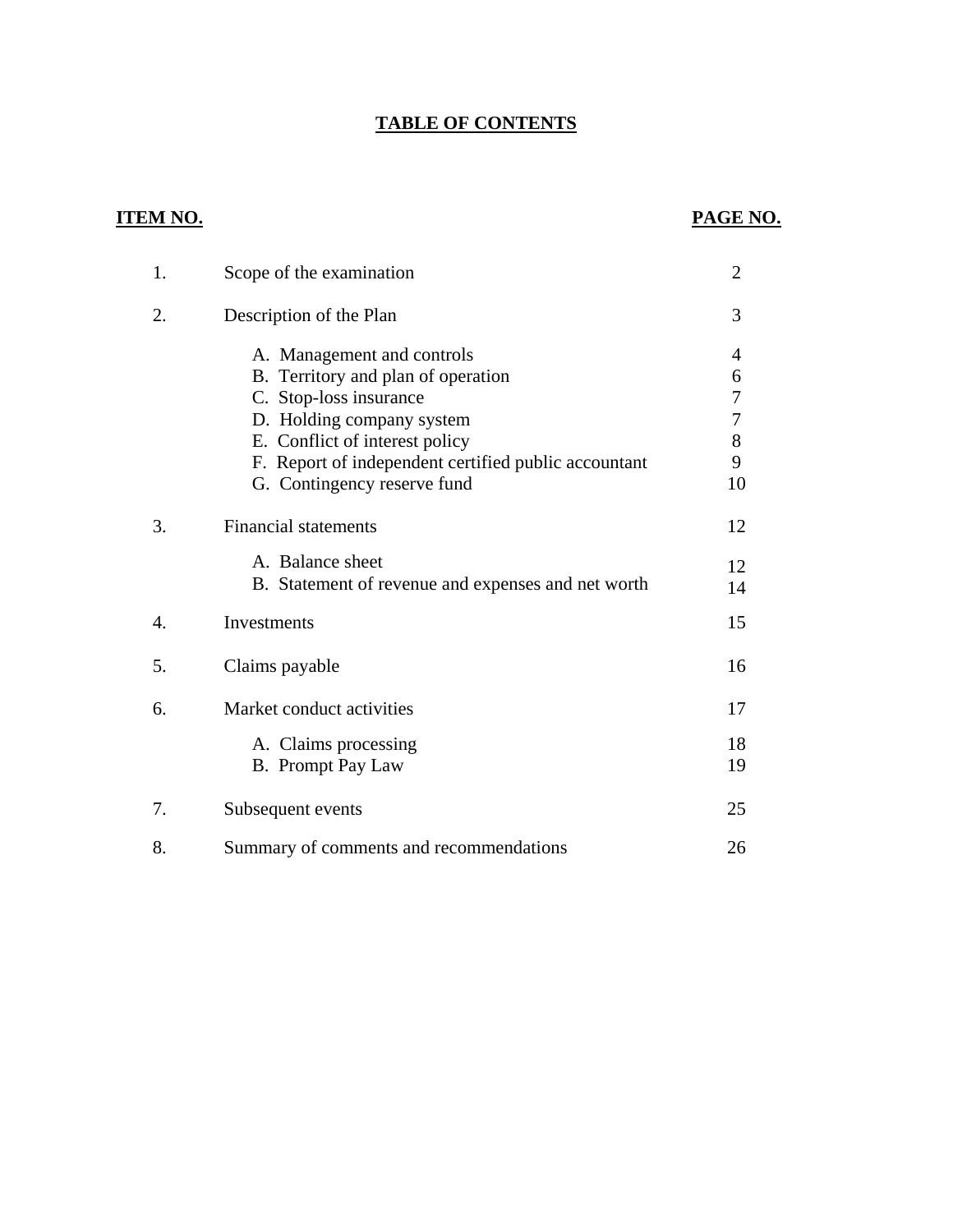

## NEW YORK STATE DEPARTMENT<sub>of</sub> **NANCIAL SERVICES**

 Andrew M. Cuomo Benjamin M. Lawsky Governor Superintendent Superintendent Superintendent Superintendent Superintendent Superintendent Superintendent

April 19, 2012

Honorable Benjamin M. Lawsky Superintendent of Financial Services Albany, New York 12257

Sir:

Pursuant to the requirements of the New York Insurance Law and the New York Public Health Law and acting in accordance with the instructions contained in Appointment Number 30346, dated September 21, 2009, annexed hereto, I have made an examination into the condition and affairs of Comprehensive Care Management Corporation, a not-for-profit managed long-term care plan ("MLTCP") licensed pursuant to the provisions of Article 4403-f of the New York Public Health Law, as of December 31, 2008, and submit the following report thereon.

The examination was conducted at the administrative office of Comprehensive Care Management Corporation, located at 612 Allerton Avenue, Bronx, New York.

Wherever the designations "the Plan" or "CCMC" appear herein, without qualification, they should be understood to indicate Comprehensive Care Management Corporation.

Wherever the designation "the Department" appears herein, without qualification, it should be understood to indicate the New York State Insurance Department, (On October 3, 2011 the New York State Insurance Department merged with the New York State Banking Department to become the New York State Department of Financial Services).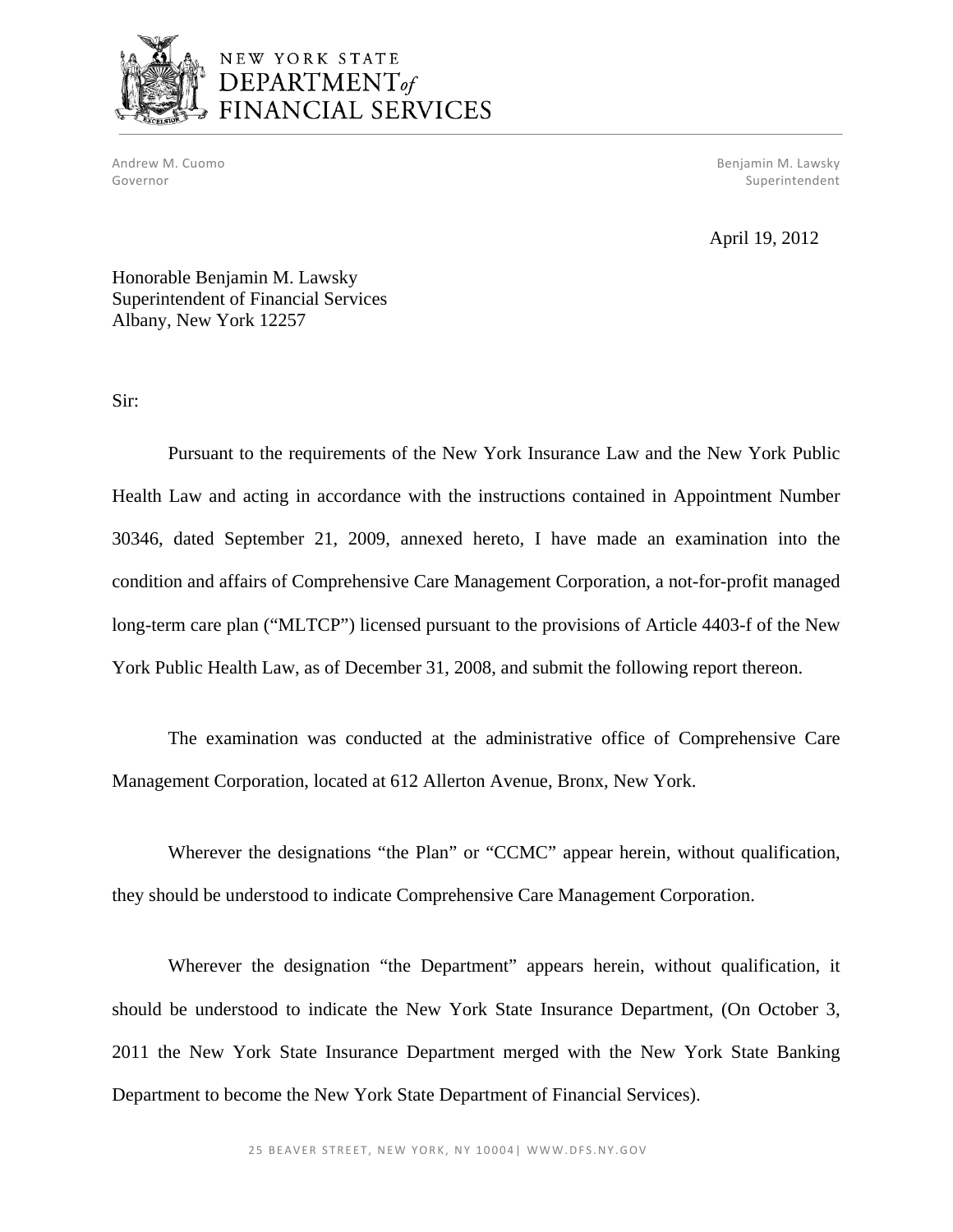#### **1. SCOPE OF THE EXAMINATION**

This examination covered the three-year period January 1, 2006 through December 31, 2008. Transactions occurring subsequent to this period were reviewed where deemed appropriate by the examiner. This was the first examination of CCMC.

The examination comprised a verification of assets and liabilities as of December 31, 2008, in accordance with Generally Accepted Accounting Principles ("GAAP"), a review of income and disbursements deemed necessary to accomplish such verification, and utilized, to the extent considered appropriate, work performed by the Plan's independent certified public accountants.

A review was also made of the following items:

Board of Directors' meetings Compliance with by-laws Financial documents Growth of the Plan Market conduct activities

This report on examination is confined to financial statements and comments on those matters which involve departures from laws, rules or regulations, or which are deemed to require explanation or description.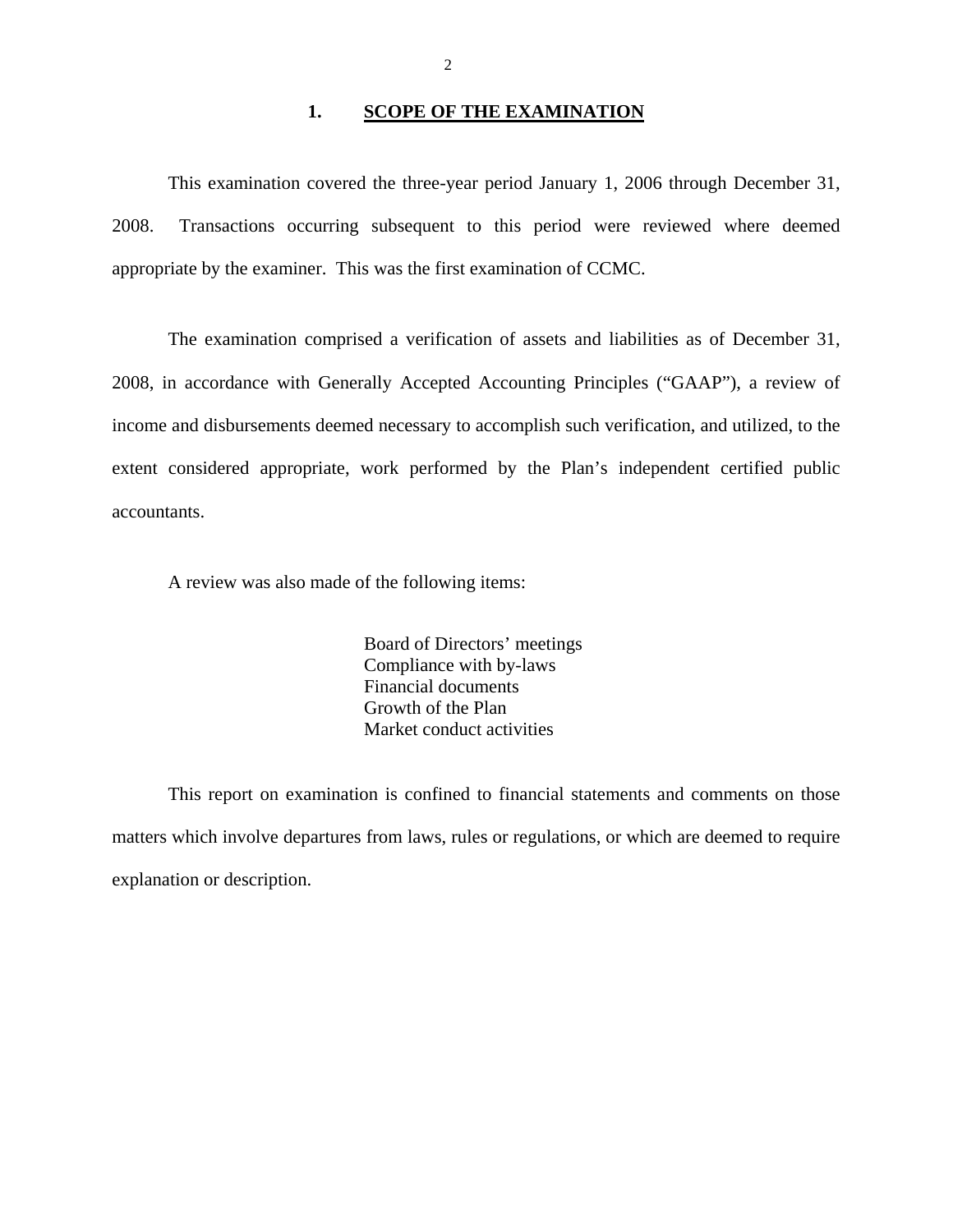### **2. DESCRIPTION OF THE PLAN**

CCMC is a voluntary not-for-profit corporation exempt from federal income tax under Section 501(c)(3) of the Internal Revenue Code and operates a Program of All-inclusive Care for the Elderly ("PACE"), a partially capitated Medicaid Managed Long Term Care Plan ("CCM Select") and a Medicare Special Needs Plan ("CCM Direct"). CCMC contracts with health care providers for the provision of medical, acute, long-term and other health care services. Its primary sources of revenue are from Medicaid and Medicare.

The Plan has been in existence since 1992. In 2006, the Plan submitted an application to the Department to operate a managed long-term care program and on June 9, 2006, it was issued a certificate of authority to operate a managed long term care plan to serve Medicaid-eligible adults age 21 and older in the Bronx, New York, Kings, Westchester and Queens counties pursuant to Section 4403-f of the New York Public Health Law. The certificate of authority was contingent upon the execution of a contract with the New York State Department of Health and a regulatory agreement with the Department. The contract with the New York State Department of Health was in effect from January 1, 2007 to December 31, 2009. Additionally, a regulatory agreement with the Department was signed by the Plan on June 21, 2006. The certificate of authority was amended on April 21, 2007 and again on February 1, 2009.

CCMC files its annual and quarterly cost reports with the New York State Department of Health and the New York State Insurance Department on a line of business and geographic basis. The Plan's filed CPA report included a balance sheet, statement of activities and statement of cash flows consolidated by line of business.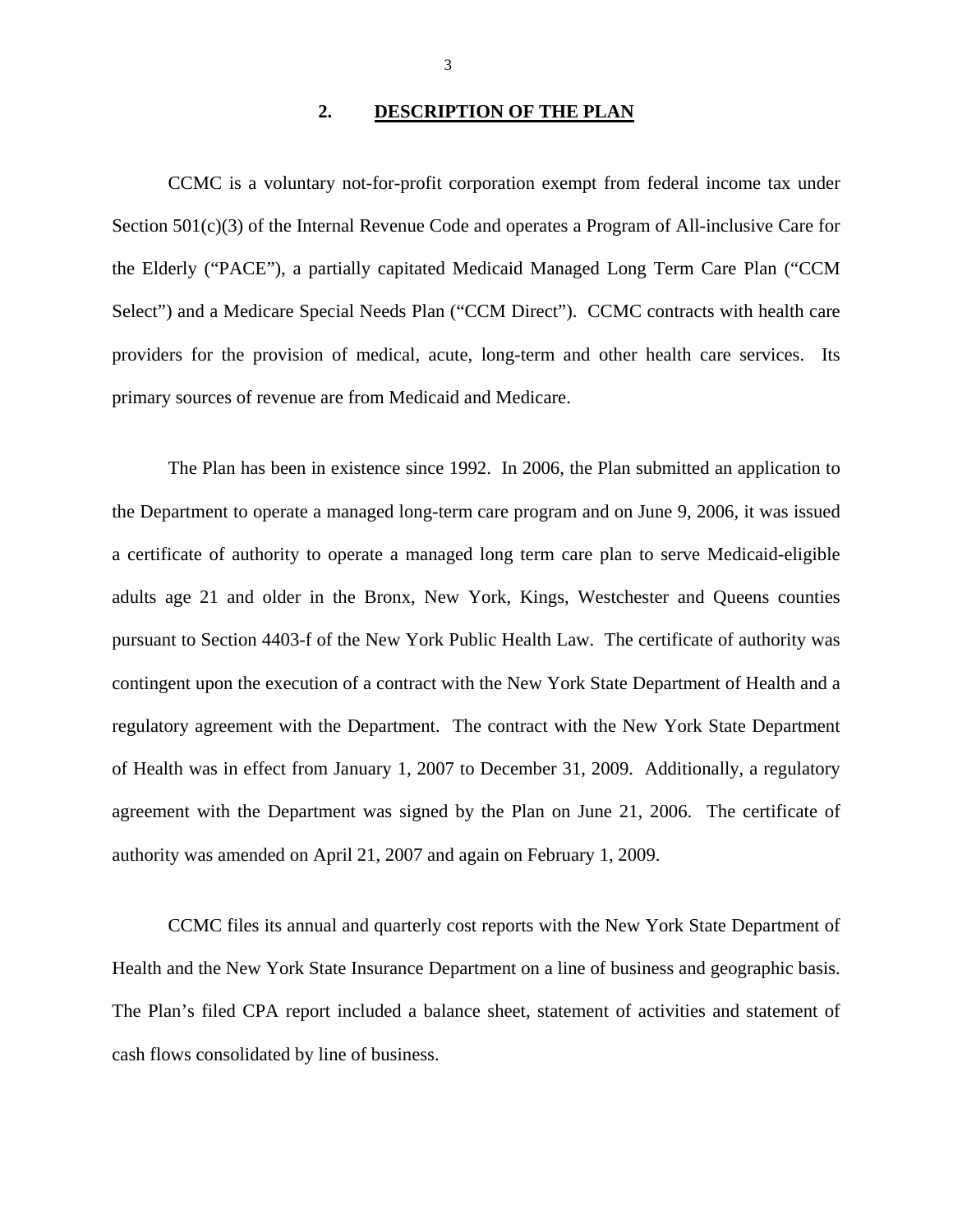#### A. Management and Controls

Pursuant to its by-laws, the management of CCMC is to be vested in a Board of Directors consisting of not less than three nor more than fifteen directors. As of the examination date, the Board of Directors was comprised of nine members. In compliance with its by-laws, CCMC's Board met at least once each quarter during the exam period.

CCMC's by-laws also require at least 20% of the Board to be composed of enrollees who are neither employees of the Plan nor providers of health services. Part  $98-1.11(g)(1)(iii)$  of the Administrative Rules and Regulations of the Health Department (10 NYCRR  $98-1.11(g)(1)$ ) states in part:

> "…(1) Within one year of the MCO becoming operational, no less than 20 percent of the members of the governing authority shall be enrollees of such MCO, except that…

> (iii) an HMO, PHSP, PCPCP or MLTCP may, as an alternative to or in addition to subparagraphs (i) and (ii) above, establish an enrollee advisory council which is representative of the HMO's, PHSP's, PCPCP's or MLTCP's enrollment and which has direct input to the governing authority;"

Part  $98-1.11(g)(2)$  of the Administrative Rules and Regulations of the Health Department

 $(10 \text{ NYCRR } 98-1.11(g)(2))$  states:

"(2) Employees of the MCO, providers of health services or persons having a business relationship with the MCO may not serve as enrollee or consumer representatives."

During the exam period, CCMC had an Enrollee Advisory Council ("Council") that complied with the requirements of Part  $98-1.11(g)(1)$  of the Administrative Rules and Regulations of the Health Department as stated above.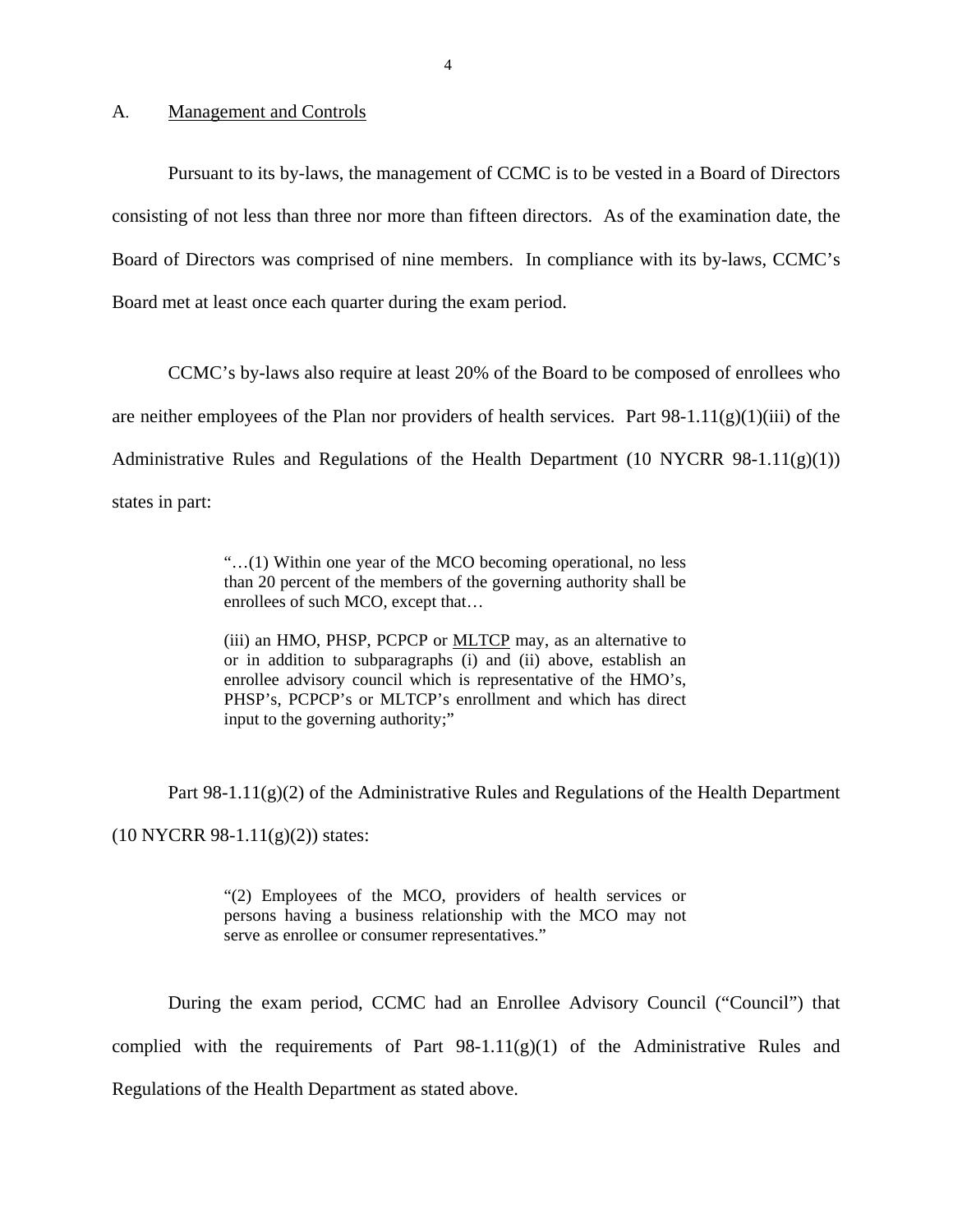The members of the Plan's Board of Directors as of December 31, 2008 were as follows:

| <b>Name and Residence</b>           | <b>Principal Business Affiliation</b>      |
|-------------------------------------|--------------------------------------------|
| Jean Brewster                       | Vice President,                            |
| White Plains, NY                    | MasterCard, Inc.                           |
| Michael S. Fassler                  | President,                                 |
| Bayside, NY                         | <b>Beth Abraham Family Health Services</b> |
| Russell D. Fisher<br>Farmington, CT | Retired                                    |
| Kenneth Fuld<br>New York, NY        | Retired                                    |
| Harvey J. Ishofsky                  | President and CEO,                         |
| Great Neck, NY                      | 1-877-SPIRITS.COM                          |
| Jarlath A. Johnston<br>New York, NY | Retired                                    |
| Michael R. Potack                   | Owner,                                     |
| Mount Vernon, NY                    | <b>Unitex Textile Rental Services</b>      |
| Edwin H. Stern III                  | Treasurer,                                 |
| New York, NY                        | Seiden Krieger Associates                  |
| Mark Weinstein                      | Owner,                                     |
| Flushing, NY                        | Golden Oldies                              |

A review of the attendance records of the Board of Directors' meetings held during the period under examination revealed that the meetings were generally well attended, with every member attending at least 50% of the meetings they were eligible to attend.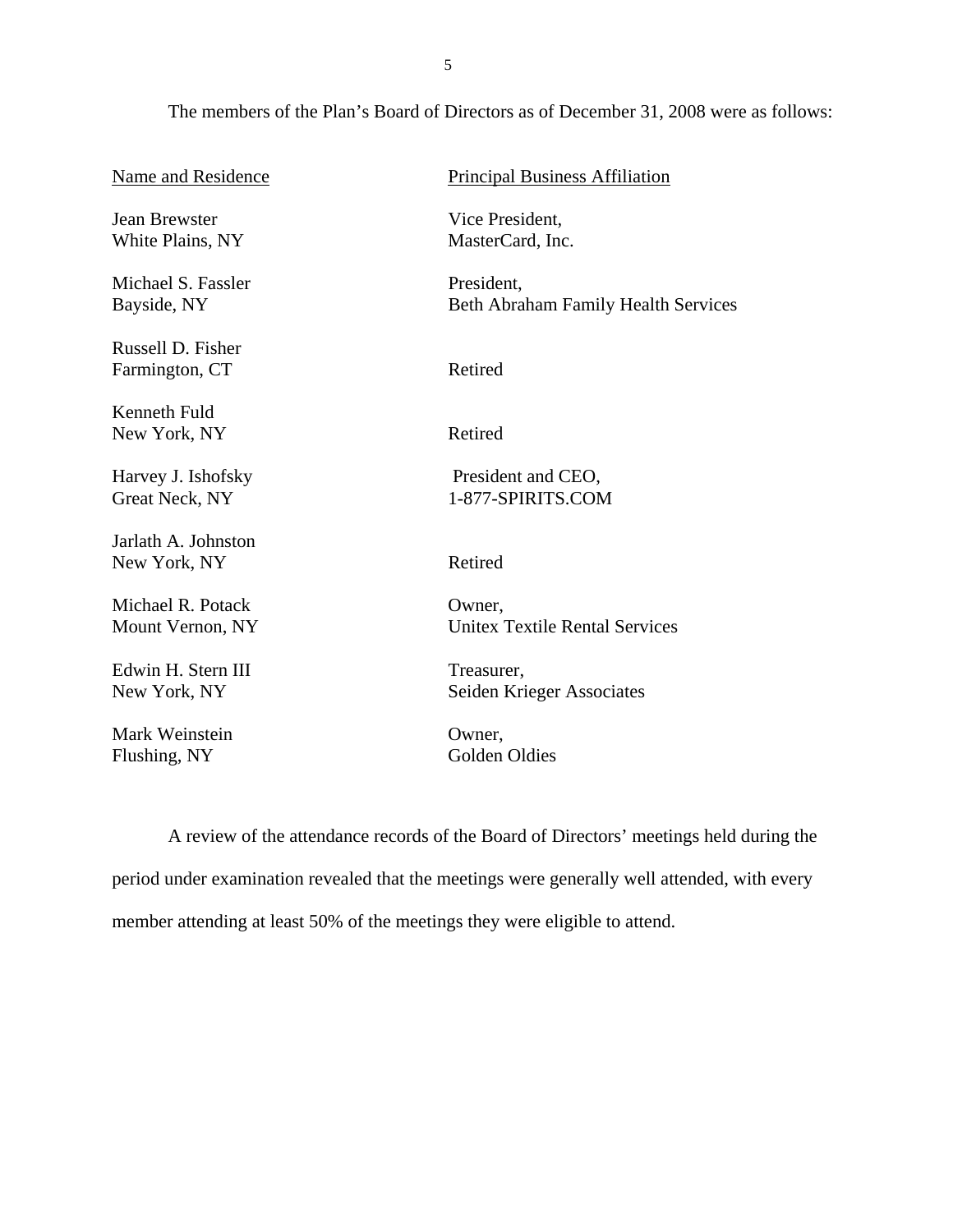As of December 31, 2008, the principal officers of CCMC were as follows:

#### **<u>Officers</u> Title 2016 11:30 Title 2016 12:30 Title</u>**

Michael S. Fassler President Kenneth Fuld Vice Chairman Michael R. Potack Chairman

Edwin H. Stern III Founding Chairperson Mark Weinstein Secretary / Treasurer Stephen B. Mann Assistant Treasurer Michael M. Bialek Second Assistant Treasurer

#### B. Territory and Plan of Operation

CCMC operates a Program of All-inclusive Care for the Elderly ("PACE"), a partially capitated Medicaid Managed Long Term Care Plan ("CCM Select") and a Medicare Special Needs Plan ("CCM Direct"). CCMC contracts with health care providers for the provision of medical, acute, long term and other health care services.

CCMC, d/b/a CCM Select, was issued a certificate of authority to operate a MLTCP to serve Medicaid eligible adults age 21 and older in the Bronx, New York, Kings, Westchester and Queens counties pursuant to Section 4403-f of the New York Public Health Law. Additionally, CCMC is approved to operate a Program of All-Inclusive Care for the Elderly ("PACE") consistent with the provision of Section 4403-f of the New York State Public Health Law and approval from the Centers for Medicare and Medicaid Services ("CMS") in Bronx, Kings, New York, Queens, Westchester, Nassau and Suffolk counties. CCMC contracted with the New York State Department of Health to participate in New York State's partially capitated long-term care program. The contract defines the services that must be provided and the capitation rate to be paid per member per month.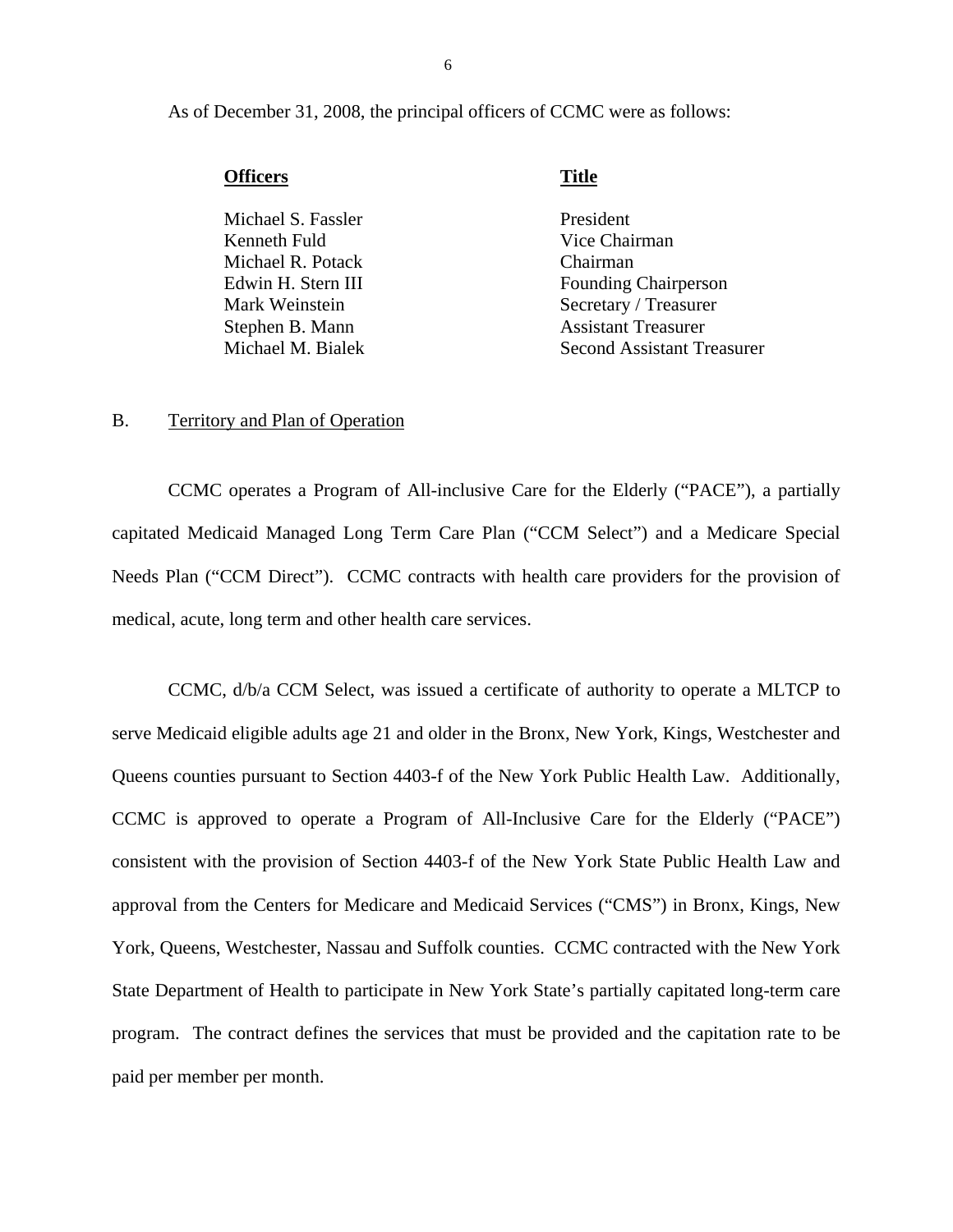As of December 31, 2008, CCMC's total enrollment of 3,423 consisted of 2,376 PACE members and 1,047 CCM Select members. There were no CCM Direct members as of December 31, 2008.

#### C. Stop-Loss Insurance

As of the examination date, CCMC had a stop-loss insurance agreement with HCC Insurance Company of New York, an authorized insurer, to limit its losses on individual claims for its Medicare PACE and Medicare SNP enrollees. Under the terms of the agreement, CCMC is to be reimbursed for certain health care service costs incurred for an individual enrollee in excess of the "attachment point" within a contract year. The attachment point for the contract year ending December 31, 2008, was \$150,000. The individual contract year maximum was \$1,000,000. This agreement was renewed on March 1, 2009.

#### D. Holding Company System

Bethco Corporation, a member of Beth Abraham Health Services ("BAHS") and several other organizations through common board control, is the sole member of CCMC. Bethco Corporation has contractual agreements with various healthcare providers to purchase services that include long-term health care, day care/health services, nursing services, medical care services (physician and ancillary), and rental and occupancy. Administration and general expenses are allocated between the related entities based on cost allocation statistics used on third-party payors.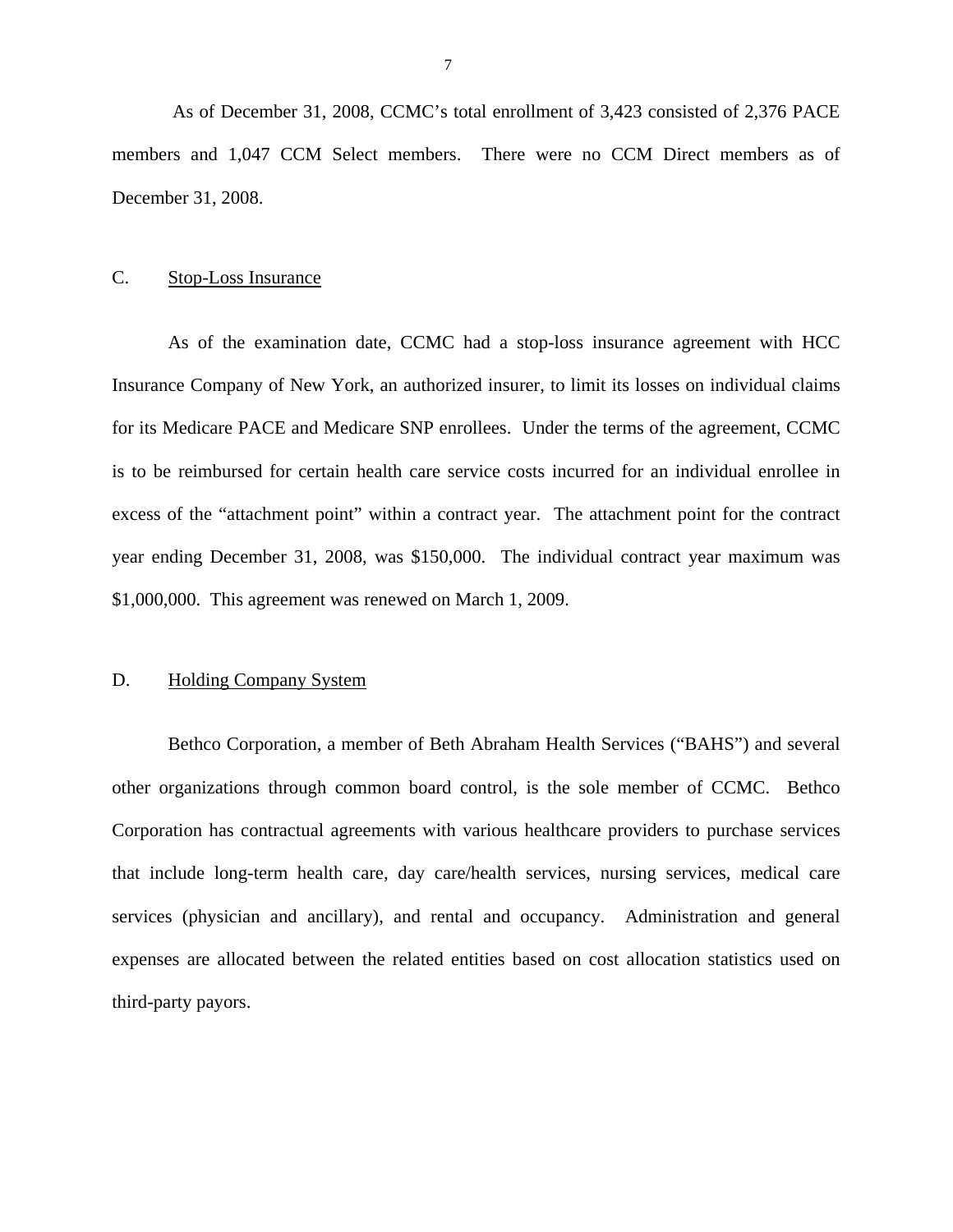The following chart illustrates CCMC's holding company system as of December 31, 2008:



CCMC has a long-term health care agreement ("Agreement") with its affiliate, Beth Abraham Hospital ("BAH") to obtain long-term health care and related services customarily furnished by BAH's long-term home health care program (including, but not limited to, supplies, nursing services, social services, occupational, physical and speech therapies, day health center services, transportation, and health equipment services). Services performed by BAH are billed to CCMC at cost. This agreement has been in effect since February 1, 1992.

#### E. Conflict of Interest Policy

Bethco Corporation, the Parent company of CCMC, has a system-wide written Compliance Program and Code of Conduct for its employees and directors. It describes what standards and behavior are required of its employees, including what activities or practices constitute a conflict of interest for its directors and employees.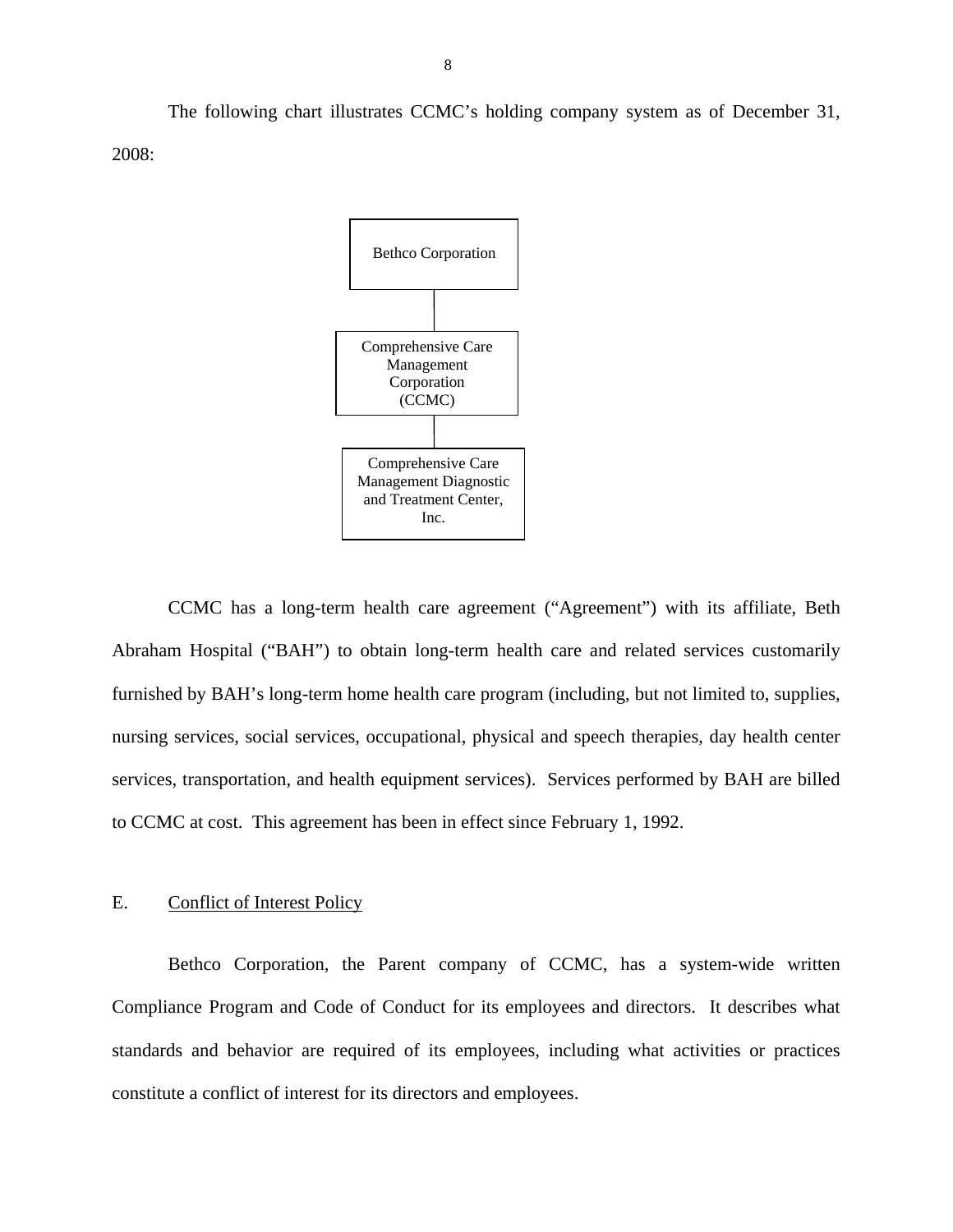CCMC generally follows the standards, policies and procedures of its Parent, in regard to a code of conduct, etc., however, CCMC has developed its own training, monitoring and auditing functions appropriate to its specific business in this regard.

Conflict of interest statements, which are the responsibility of the Plan's Compliance Officer, are required to be completed by members of the Plan's Board of Directors on an annual basis. A review of the conflict of interest filings for the years 2006, 2007 and 2008 was performed by the examiner. The review revealed the following:

- For calendar year 2006, one member of the Board of Directors failed to file conflict of interest forms with CCMC.
- For calendar year 2007, three members of the Board of Directors failed to file conflict of interest forms with CCMC.
- For calendar year 2008, two members of the Board of Directors failed to file conflict of interest forms with CCMC.

It is recommended that all conflict of interest statements required to be signed by each board member, be filed with the Compliance Officer on an annual basis.

#### F. Report of Independent Certified Public Accountant

CCMC's independent CPA report relative to its financial statements as of December 31, 2008 and during the examination period, as provided by Loeb & Troper, LLC, did not contain a reconciliation for the differences between the amounts reported by the Plan in its filed Medicaid Managed Long Term Care Operating Report ("MMCOR") and the amounts reported in the CPA's reports, as required by Section 307(b) of the New York Insurance Law.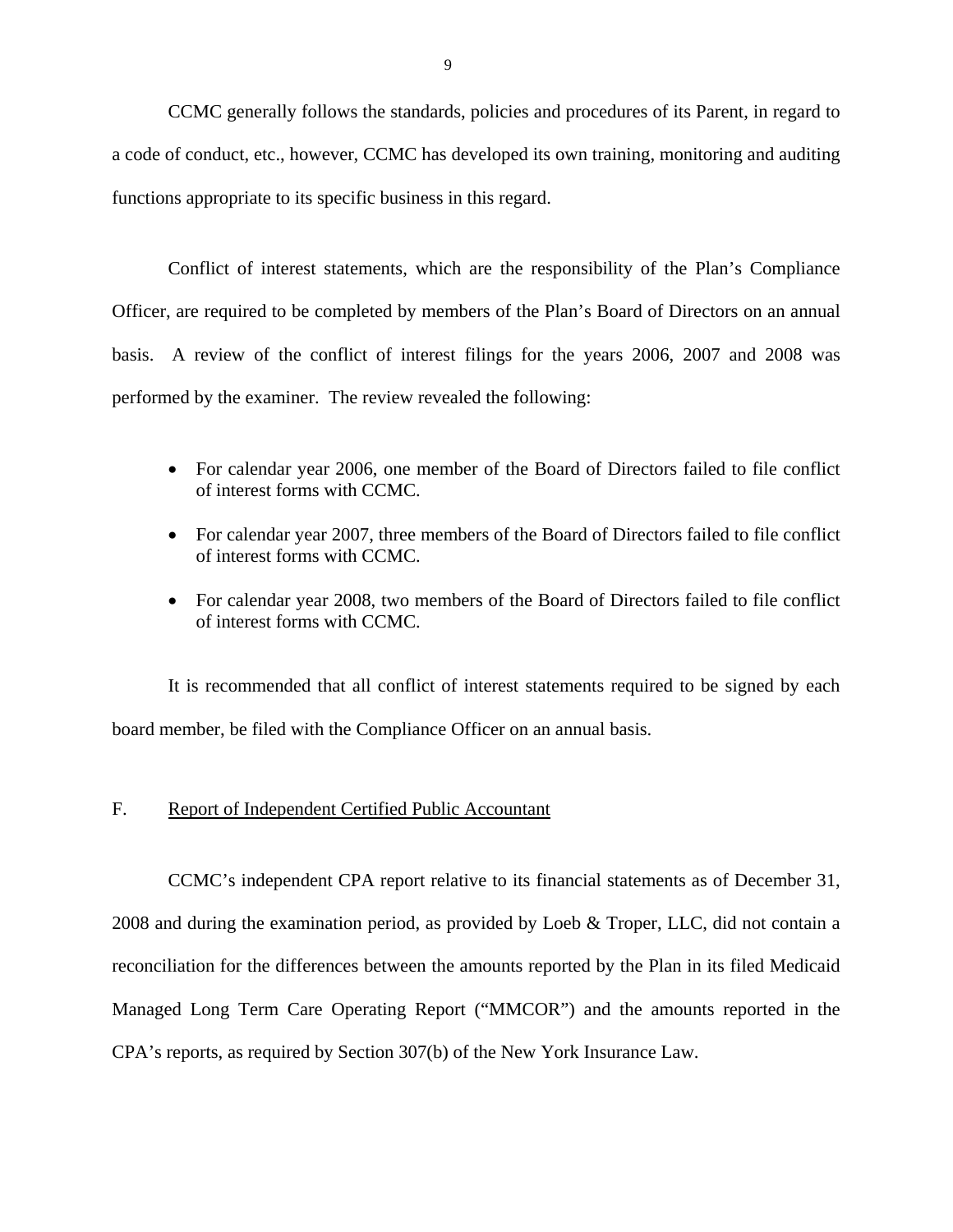Section 307(b)(2) of the New York Insurance Law states in part:

"…an insurer may comply by filing statements prepared in accordance with generally accepted accounting principles, provided that appropriate reconciliation is made of the differences between net income and capital and surplus reported on that basis and that reported in the annual statutory statement filed with the superintendent."

It is recommended that CCMC comply with the requirements of Section 307(b)(2) of the New York Insurance Law and submit to this Department the applicable CPA report relative to its financial statements, including a reconciliation of the differences between the amounts reported in the filed annual statements and the amounts reported in the CPA report.

In April 2009, subsequent to the examination date, CCMC filed said reconciliation.

#### **Contingent Reserve Fund**

G. Contingent Reserve Fund<br>A certified operating Managed Care Organization such as CCMC is required to maintain a minimum net worth pursuant to Sections  $98-1.11(e)(1)$  and  $(f)(1)$  of the Administrative Rules and Regulations of the Health Department (10 NYCRR 98-1.11). The required minimum net worth is calculated as the *greater* of:

- 1. A contingent reserve, equal to five percent of its annual net premium income, or
- 2. An escrow deposit account consisting of five percent of the estimated expenditures for health care services for the calendar year.

As of December 31, 2008, the Plan's New York State contingent reserve was \$11,434,405 and its escrow deposit account was \$12,494,205; therefore its minimum net worth reported on its December 31, 2008 MMCOR should have been \$12,494,205.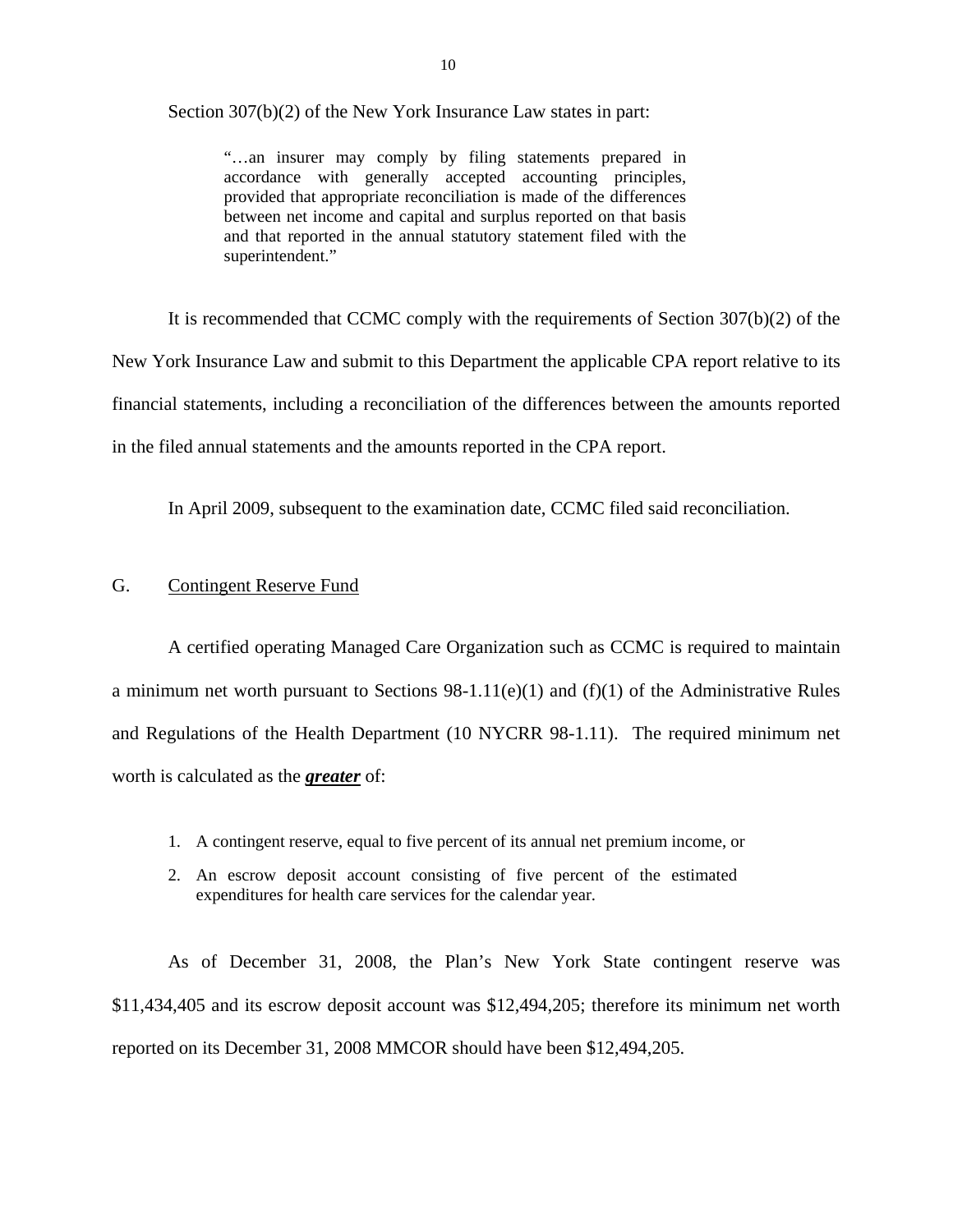In its March 31, 2009 MMCOR, filed subsequent the examination date, the Plan reported its minimum net worth as \$12,494,205.

It is recommended that the Plan, in its filed financial statements, report its minimum net worth as the greater of its contingent reserve or escrow deposit.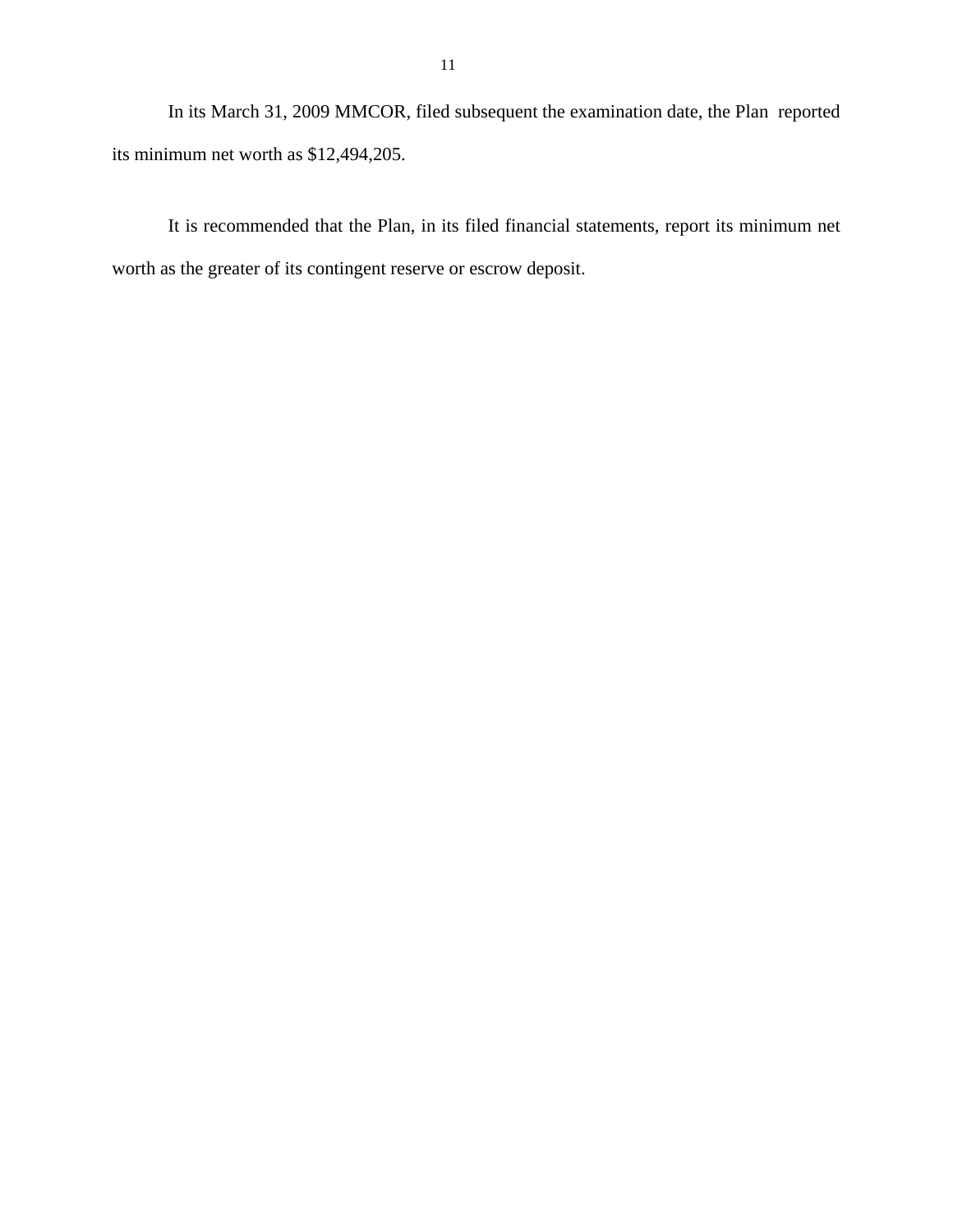## **3. FINANCIAL STATEMENTS**

## A. Balance Sheet

The following compares the assets, liabilities and net worth as determined by this examination with those reported by CCMC in its filed MMCOR as of December 31, 2008:

|                                  | Examination  | Plan         | Net Worth<br>Increase/<br>(Decrease) |
|----------------------------------|--------------|--------------|--------------------------------------|
| Assets                           |              |              |                                      |
| Cash                             | \$10,683,176 | \$10,683,176 |                                      |
| Premiums receivable-net          | 754,000      | 754,000      |                                      |
| Prepaid expenses                 | 134,000      | 134,000      |                                      |
| Investments                      | 23, 191, 311 | 32,318,000   | (9,126,689)                          |
| Restricted cash and other assets | 11,434,485   | 11,434,485   |                                      |
| Limited use assets               | 2,910,507    | 2,910,507    |                                      |
| Building and improvements        | 36,476,876   | 36,476,876   |                                      |
| <b>Total assets</b>              | \$85,584,355 | \$94.7       | (9.126.689)                          |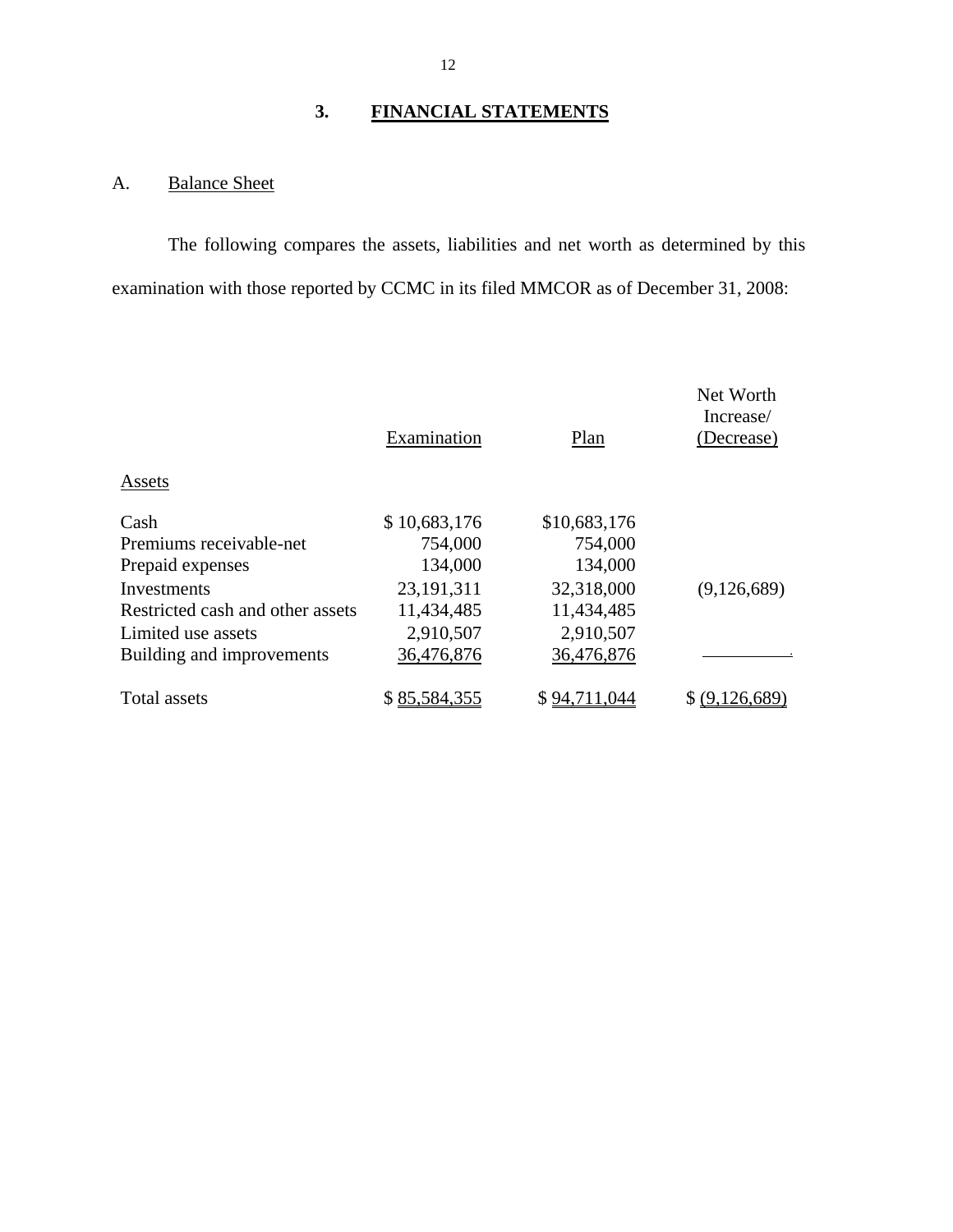|                                 | Examination   | Plan          | Net Worth<br>Increase/<br>(Decrease) |
|---------------------------------|---------------|---------------|--------------------------------------|
| Liabilities                     |               |               |                                      |
| Accounts payable                | \$<br>259,506 | \$<br>259,506 |                                      |
| Claims payable                  | 120,320       | 120,320       |                                      |
| Accrued inpatient claims        | 155,337       | 155,337       |                                      |
| Accrued physician claims        | 42,293        | 42,293        |                                      |
| Loan and notes payable          | 1,255,000     | 1,255,000     |                                      |
| PACE New York payable           | 9,247,170     | 9,247,170     |                                      |
| PACE Westchester payable        | 826,936       | 826,936       |                                      |
| <b>SNP</b> Payable              | 60,683        | 60,683        |                                      |
| Loan and notes payable          | 20,580,000    | 20,580,000    |                                      |
| IDA interest payable            | 211,244       | 211,244       |                                      |
| Amounts due to affiliates       | 283,352       | 283,352       |                                      |
| Amounts due to third parties    | 2,946,089     | 2,946,089     |                                      |
| <b>Total liabilities</b>        | \$35,987,930  | \$35,987,930  |                                      |
| <b>Net Worth</b>                |               |               |                                      |
| NYS continent reserve           | \$11,434,485  | \$11,434,485  |                                      |
| Unassigned funds                | 38,161,940    | 47,288,629    | \$ (9,126,689)                       |
| Total net worth                 | \$49,596,425  | \$58,723,114  | \$ (9,126,689)                       |
| Total liabilities and net worth | \$85,584,355  | \$94,711,044  |                                      |

Note 1: The Internal Revenue Service has not conducted any audits of the income tax returns filed on behalf of the Plan through tax year 2008. The Plan is a not-for-profit MLTCP which falls under IRC Section 501(C)(3), which exempts the Plan from federal income tax. The examiner is unaware of any potential exposure of the Plan to any tax assessments and no liability has been established herein relative to such contingency.

Note 2: A certified operating Managed Care Organization such as CCMC is required to maintain a minimum net worth, pursuant to Sections  $98-1.11(e)(1)$  and  $(f)(1)$  of the Administrative Rules and Regulations of the Health Department (10 NYCRR 98-1.11). The required minimum net worth is calculated as the *greater* of: (1) A contingent reserve, equal to five percent of its annual net premium income, or (2) An escrow deposit account consisting of five percent of the estimated expenditures for health care services for the calendar year. As of December 31, 2008, the Plan's New York State contingent reserve was \$11,434,405 and its escrow deposit account was \$12,494,205; therefore its minimum net worth reported on its December 31, 2008 MMCOR should have been \$12,494,205. However, the Plan reported its minimum net worth as \$11,434,405. In its March 31, 2009 MMCOR, filed subsequent the examination date, the Plan reported its minimum net worth as \$12,494,205.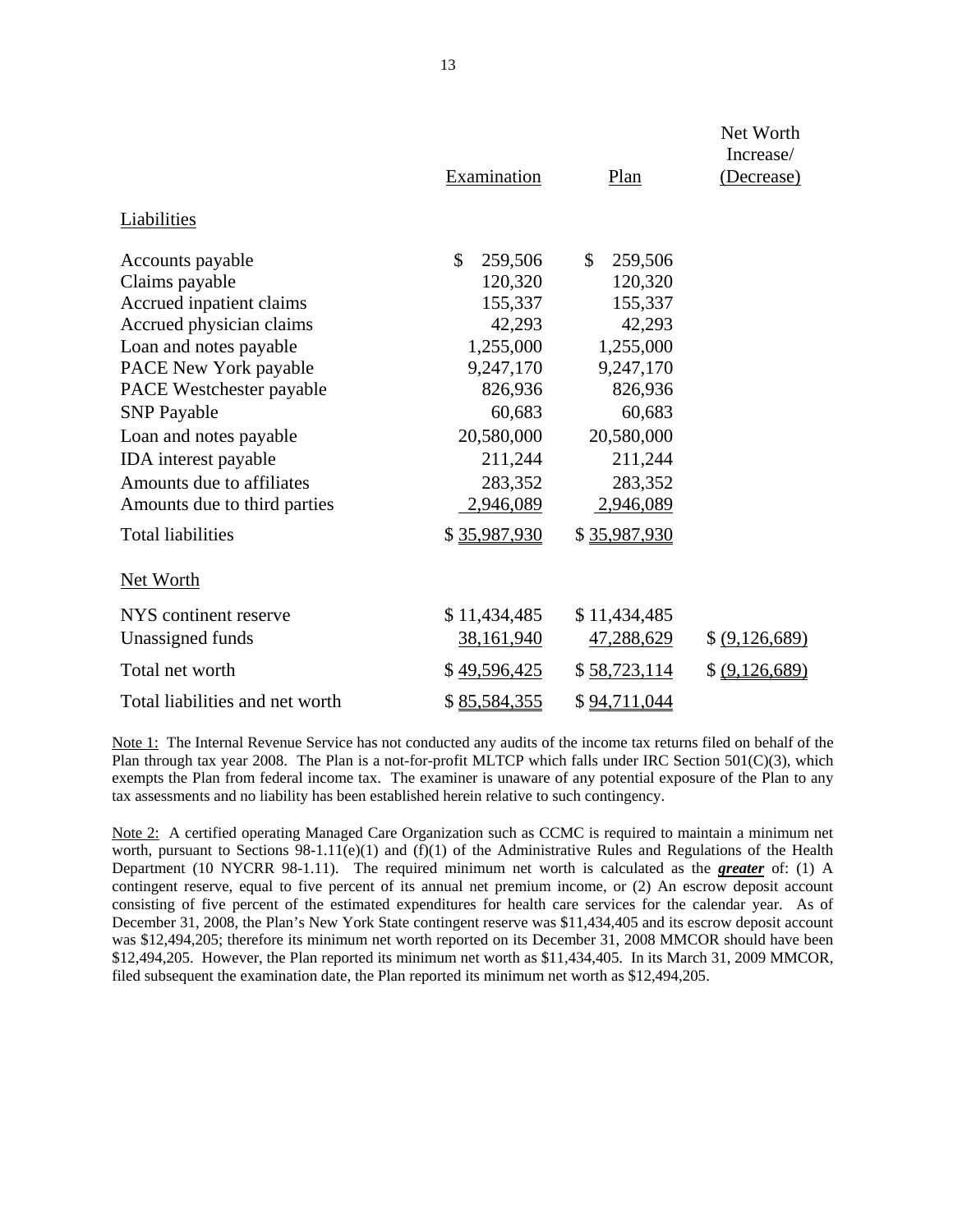B. Statement of Revenue and Expenses and Net Worth

Net worth increased by \$9,059,096 during the three-year examination period, January 1,

2006 through December 31, 2008, detailed as follows:

#### Revenue

| Medicare Part A & B premium revenue<br>Medicare Part D premium revenue<br>Medicaid premium revenue<br>Spenddown and NAMI<br>Reinsurance recoveries<br>HR&R revenue<br>Total premium revenue | \$153,923,695<br>34,917,305<br>376,282,998<br>5,010,797<br>26,634<br>2,365,705<br>\$572,527,134 |               |
|---------------------------------------------------------------------------------------------------------------------------------------------------------------------------------------------|-------------------------------------------------------------------------------------------------|---------------|
| Net investment income                                                                                                                                                                       | (449, 492)                                                                                      |               |
| Contributions and grants                                                                                                                                                                    | 1,157,755                                                                                       |               |
| Total revenue                                                                                                                                                                               |                                                                                                 | \$573,235,397 |
| <b>Medical and Hospital Expenses</b>                                                                                                                                                        |                                                                                                 |               |
| Inpatient-acute medical surgical                                                                                                                                                            | \$44,250,712                                                                                    |               |
| Primary physician care                                                                                                                                                                      | 27,276,887                                                                                      |               |
| Physician specialty services                                                                                                                                                                | 18,921,579                                                                                      |               |
| Other professional services                                                                                                                                                                 | 7,362,196                                                                                       |               |
| Emergency room                                                                                                                                                                              | 5,052,504                                                                                       |               |
| Outpatient mental health                                                                                                                                                                    | 1,302,084                                                                                       |               |
| Outpatient drug and alcohol treatment                                                                                                                                                       | 553,907                                                                                         |               |
| Dental                                                                                                                                                                                      | 2,335,366                                                                                       |               |
| Pharmacy-Part D                                                                                                                                                                             | 36,857,710                                                                                      |               |
| Pharmacy-Non-Part D                                                                                                                                                                         | 3,315,171                                                                                       |               |
| Home health care                                                                                                                                                                            | 40,651,797                                                                                      |               |
| Nursing facility                                                                                                                                                                            | 34,620,777                                                                                      |               |
| <b>Transportation-Emergent</b>                                                                                                                                                              | 2,335,318                                                                                       |               |
| <b>Transportation-Non Emergent</b>                                                                                                                                                          | 20,507,259                                                                                      |               |
| Diagnostic test/lab/X ray                                                                                                                                                                   | 6,031,887                                                                                       |               |
| Vision care                                                                                                                                                                                 | 1,837,298                                                                                       |               |
| Podiatry                                                                                                                                                                                    | 1,169,597                                                                                       |               |
| Durable medical equipment and supplies                                                                                                                                                      | 6,087,306                                                                                       |               |
| Personal care                                                                                                                                                                               | 168,233,090                                                                                     |               |
| Personal emergency response services                                                                                                                                                        | 766,396                                                                                         |               |
| Home delivered and congregate meals                                                                                                                                                         | 557,290                                                                                         |               |
| Social day care                                                                                                                                                                             | 37,257,980                                                                                      |               |
| Reinsurance premium                                                                                                                                                                         | 146,823                                                                                         |               |
| Total medical and hospital expenses                                                                                                                                                         | \$467,430,934                                                                                   |               |
| Care management                                                                                                                                                                             | 38,082,093                                                                                      |               |
| Allowable administration expenses                                                                                                                                                           | 38,186,880                                                                                      |               |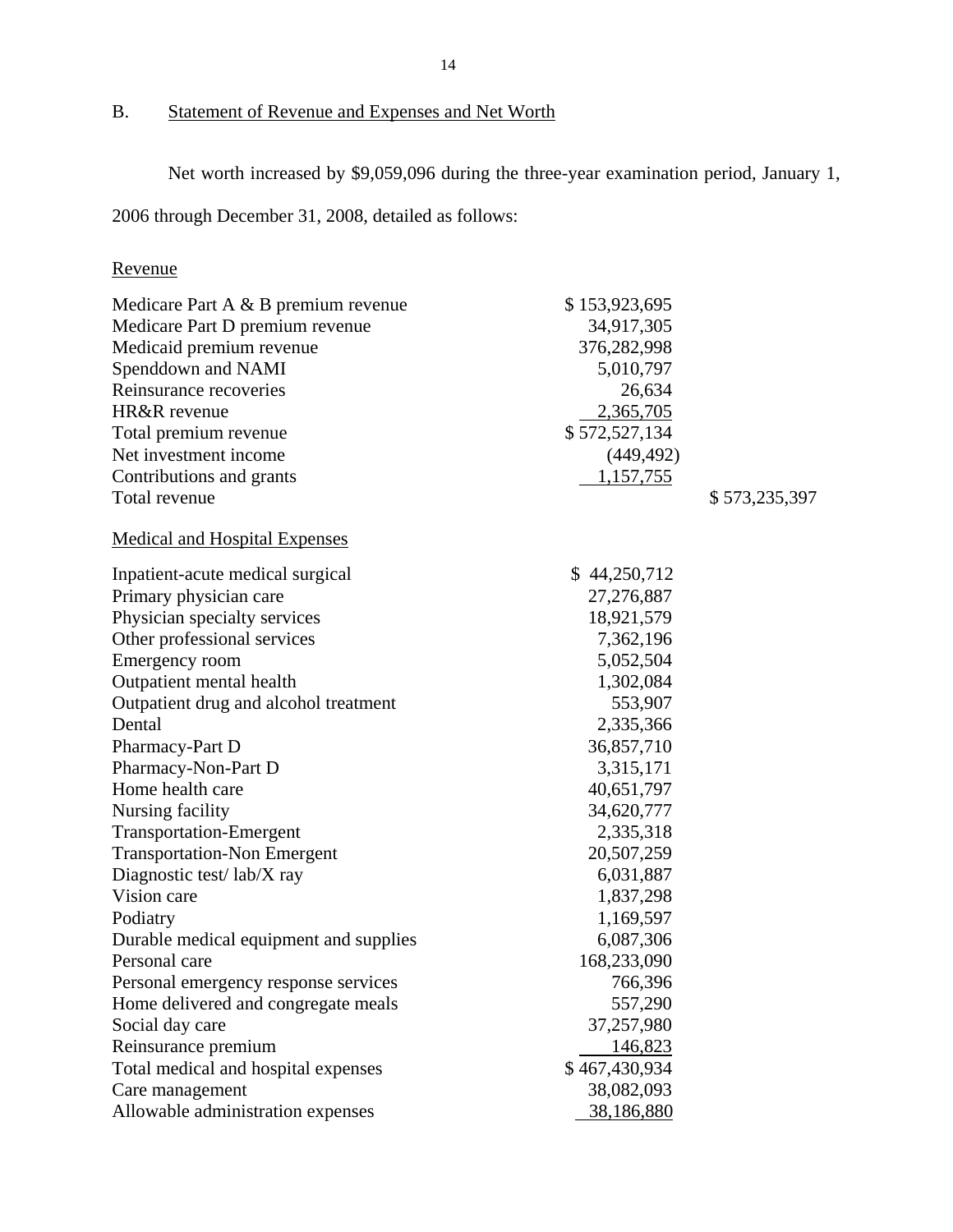| Total underwriting expenses<br>Net underwriting income<br>Non-allowable administrative expenses<br>Net income                                    |                              |                                        | \$543,699,907<br>\$29,535,490<br>5,599,670<br>\$23,935,820 |
|--------------------------------------------------------------------------------------------------------------------------------------------------|------------------------------|----------------------------------------|------------------------------------------------------------|
| <b>Changes in Net Worth</b>                                                                                                                      |                              |                                        |                                                            |
| Net worth as of December 31, 2005                                                                                                                |                              |                                        | \$40,537,329                                               |
|                                                                                                                                                  | Gains in<br><b>Net Worth</b> | Losses in<br>Net Worth                 |                                                            |
| Net income<br>Reconciling adjustments<br><b>Contributions to Bethco</b><br>Changes in prior period adjustments<br>Changes in non-admitted assets | \$23,935,820<br>14,923,129   | \$12,223,850<br>8,449,314<br>9,126,689 |                                                            |
| Net increase in net worth                                                                                                                        |                              |                                        | 9,059,096                                                  |
| Net worth, per report on examination,<br>as of December 31, 2008                                                                                 |                              |                                        | \$49,596,425                                               |

#### **4. INVESTMENTS**

Section  $1404(a)(10)(B)$  of the New York Insurance Law, which sets forth quantitative

limitations in investment companies, states in part:

"Investment limitations. Investments made by an insurer subject to the provisions of paragraph of paragraph two of subsection (a) or subsection (b) of section one thousand four hundred three of this article shall not exceed the following limitations:

(i) in any investment company qualifying under item (i) of subparagraph (A) hereof, ten percent of such insurer's admitted assets as shown by its last statement on file with the superintendent and the aggregate amount of investment in such qualifying investment companies shall not exceed twenty-five percent of such insurer's admitted assets as shown by its last statement on file with the superintendent..."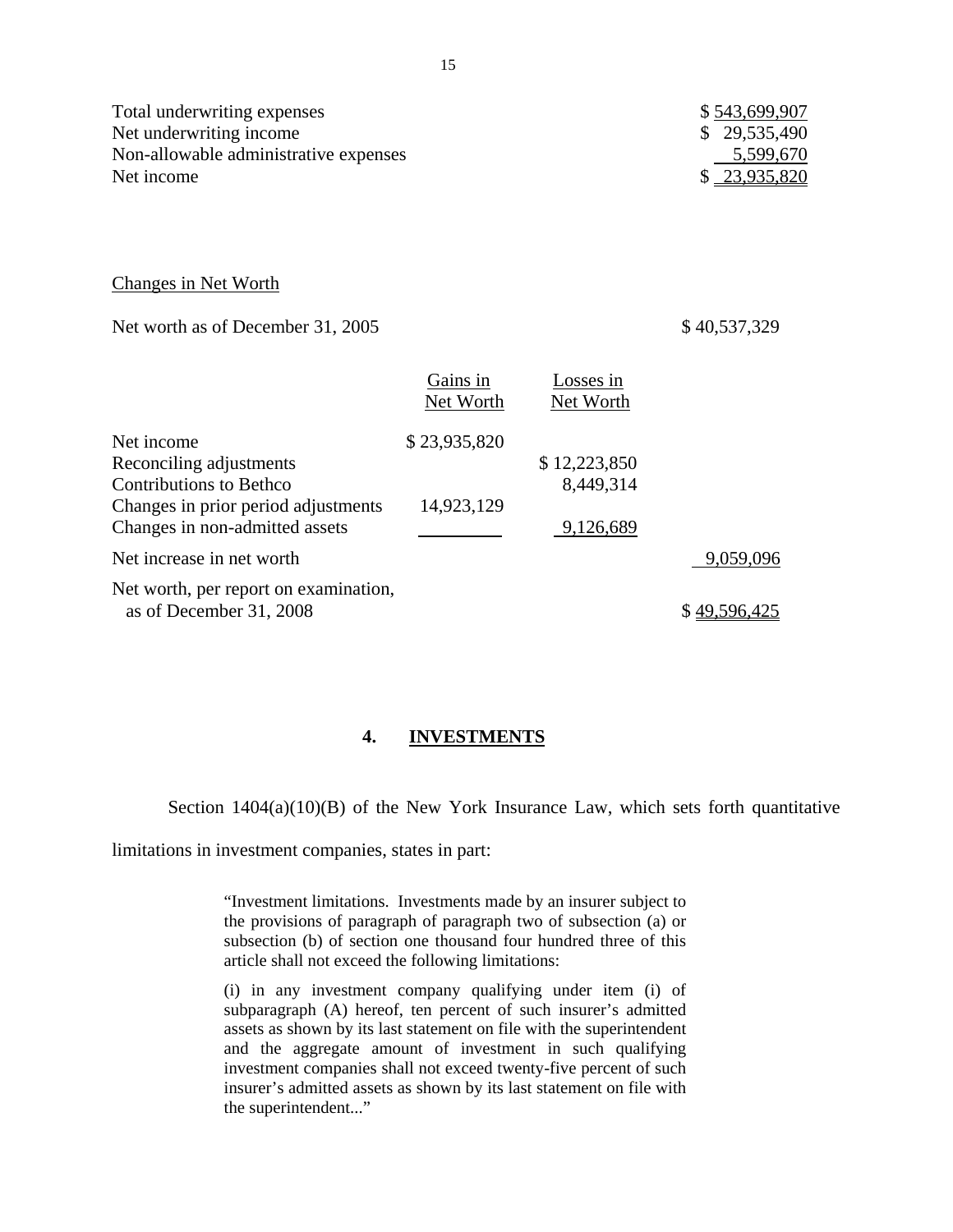Additionally, Section 1404(b) of the New York Insurance Law states in part:

"(b) Leeway provision. Investments which do not qualify or are not permitted under subsection (a) hereof, but excluding any investment prohibited by the provisions of paragraph six of subsection (a) of this section…provided that:

(1) the aggregate cost of such investments shall not exceed five percent of the admitted assets of the insurer as shown by its last statement on file with the superintendent."

The examination amount of \$23,191,311 is \$9,126,689 less than the \$32,318,000 amount reported by the Plan on its filed annual statement as of December 31, 2008, for the above captioned account.

The examination change was a result of the Plan's investments exceeding the statutory limitations of the admitted assets of the Plan as shown by its last filed statement, in violation of Sections  $1404(a)(10)(B)$  and  $1404(b)(1)$  of the New York Insurance Law. Such nonadmitted asset is reflected in the financial statements contained herein.

It is recommended that the Plan comply with the requirements of Sections  $1404(a)(10)(B)$ and 1404(b)(1) of the New York Insurance Law.

#### **5. CLAIMS PAYABLE**

The examination liability of \$10,452,739 for the captioned account is the same as the amount reported by the Plan in its filed MMCOR as of December 31, 2008.

The examination analysis was conducted in accordance with generally accepted actuarial principles and practices and was based on statistical information contained in the Plan's internal records and in its filed annual and quarterly statements, as verified during the examination. The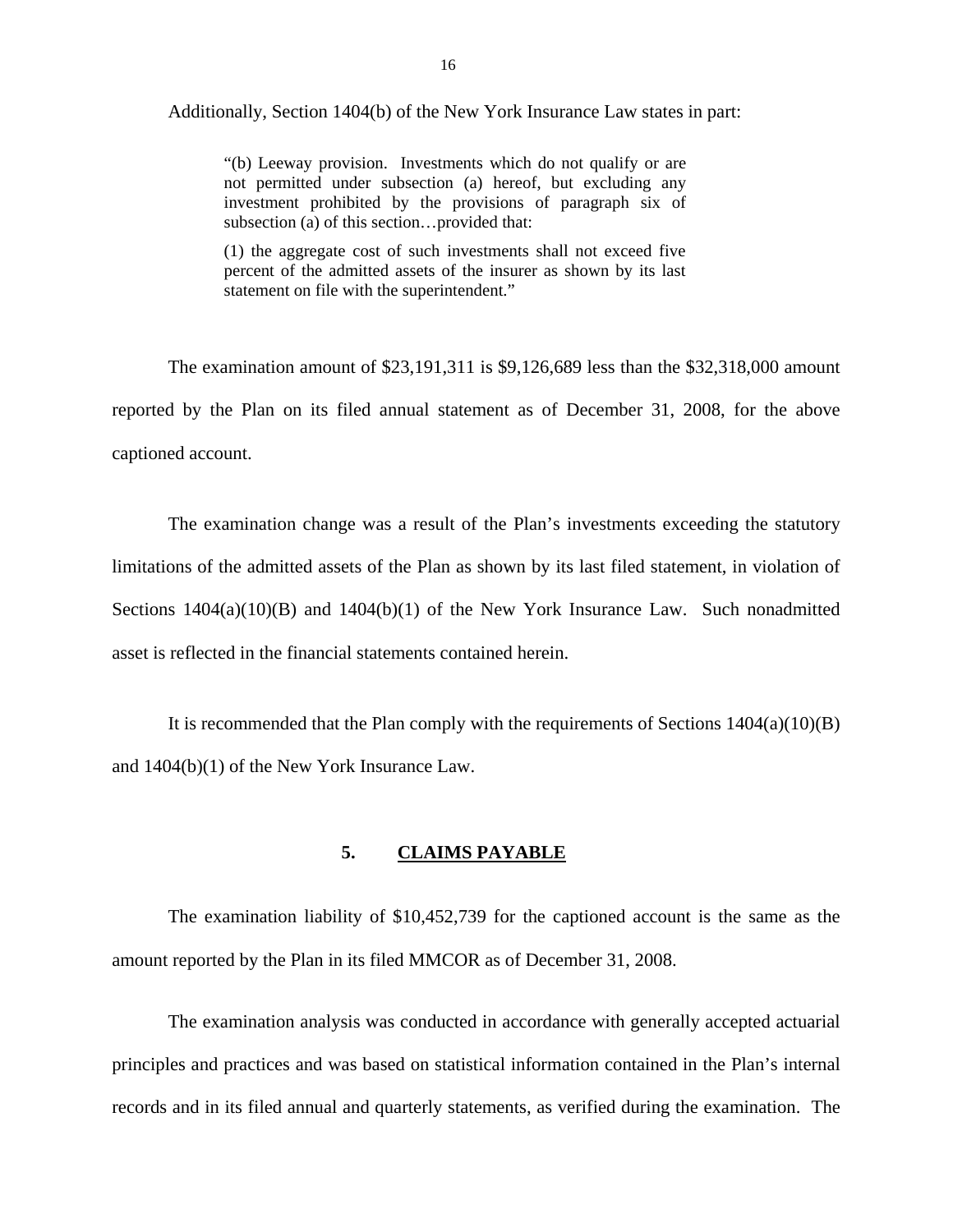examination reserve was based upon actual payments made through a point in time, plus an estimate for claims remaining unpaid at that date. Such estimate was calculated based on actuarial principles, which utilized the Plan's historical payment experience, appropriately modified for current claims payment patterns.

The Department's analysis has concluded that CCMC provisions for Claims Reserves and Liabilities at December 31, 2007 and December 31, 2008 are adequate taking into account the adjustments of \$(1,393,823) and \$(5,219,537), respectively, which CCMC incorporated in subsequent years' financial statements, however, a more accurate IBNR reserve estimation and an appropriate usage of prior period adjustments should be used.

It is recommended that a review of the process used in the development of the claim reserves and liabilities be initiated so as to reduce the impact of such adjustments in subsequent years.

#### **6. MARKET CONDUCT ACTIVITIES**

In the course of this examination, a review was made of the manner in which the Plan conducts its business practices and fulfills its contractual obligations to policyholders and claimants. The review was general in nature and is not to be construed to encompass the more precise scope of a market conduct examination.

The review was directed at the practices of the Plan in the following major areas:

- A. Claims processing
- B. Prompt Pay Law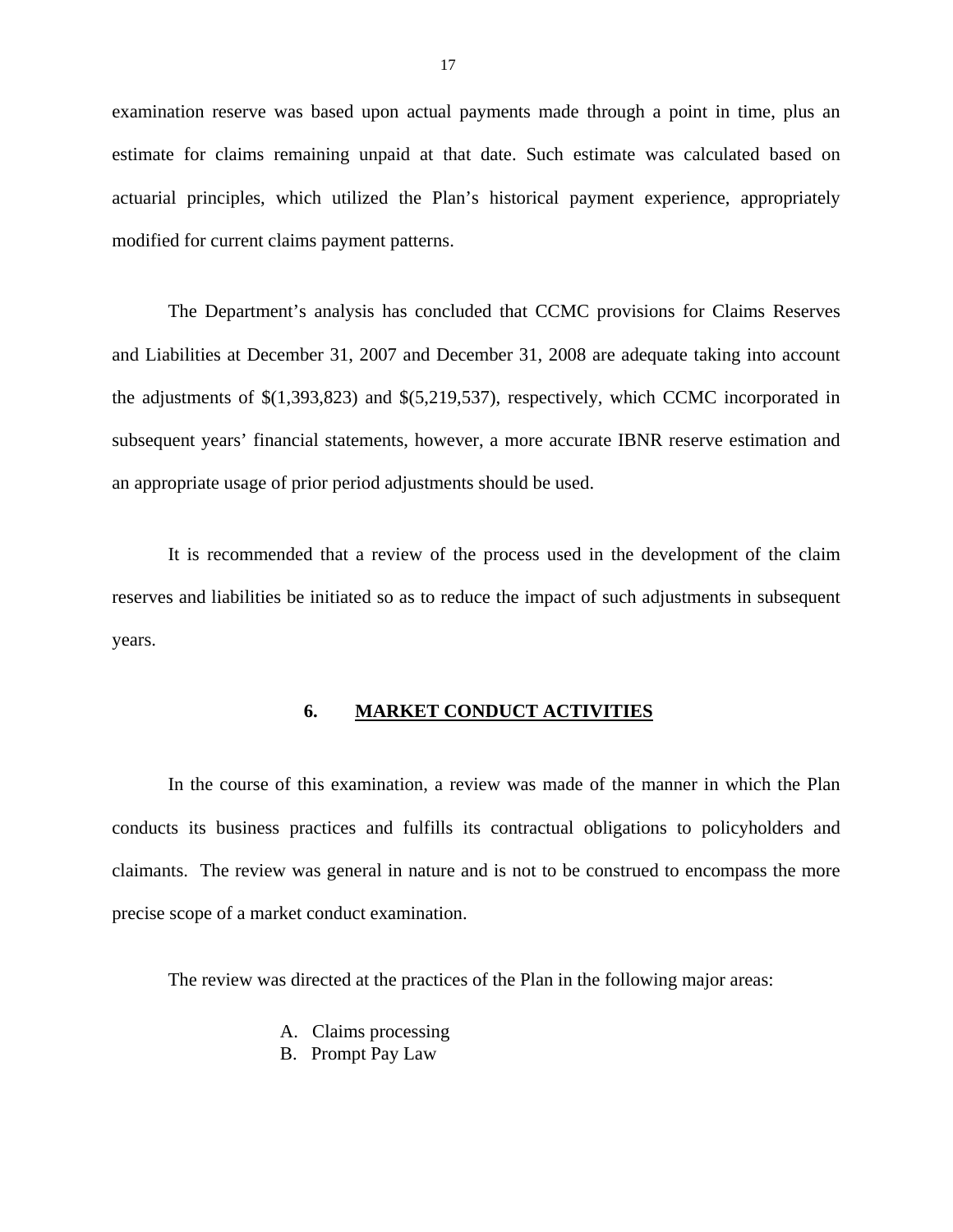#### A. Claims Processing

A review of the Plan's claims settlement practices and oversight of the claims adjudication process was performed by using a statistical sampling methodology covering claims adjudicated during the period January 1, 2008 through December 31, 2008, in order to evaluate the overall accuracy and compliance environment of CCMC's claims processing environment.

The claim population reviewed by the examiner consisted of only CCMC Select claims. Some of the claims reviewed included items such as: transportation services, prescription drug and durable medical equipment claims. The random statistical sample detailed below included claims from each of the aforementioned segments.

The sampling process, which was performed using the computer software program ACL, was utilized to test various attributes deemed necessary for successful claims processing activity. The objective of this sampling process was to be able to test and reach conclusions about all predetermined attributes, individually or on a combined basis. For example, if ten attributes were being tested, conclusions about each attribute individually, or on a collective basis, could be concluded for each item in the sample.

For the purpose of this report, a "claim" is defined by the Plan as the total number of items submitted by a single provider with a single claim form, as received and entered into its claims processing system. The claim may consist of various lines, procedures or service dates. It was possible, through the computer systems used for this examination, to match or "roll up" all procedures on the original form into one item, which was the basis of the Department's statistical sample of claims or the sample unit.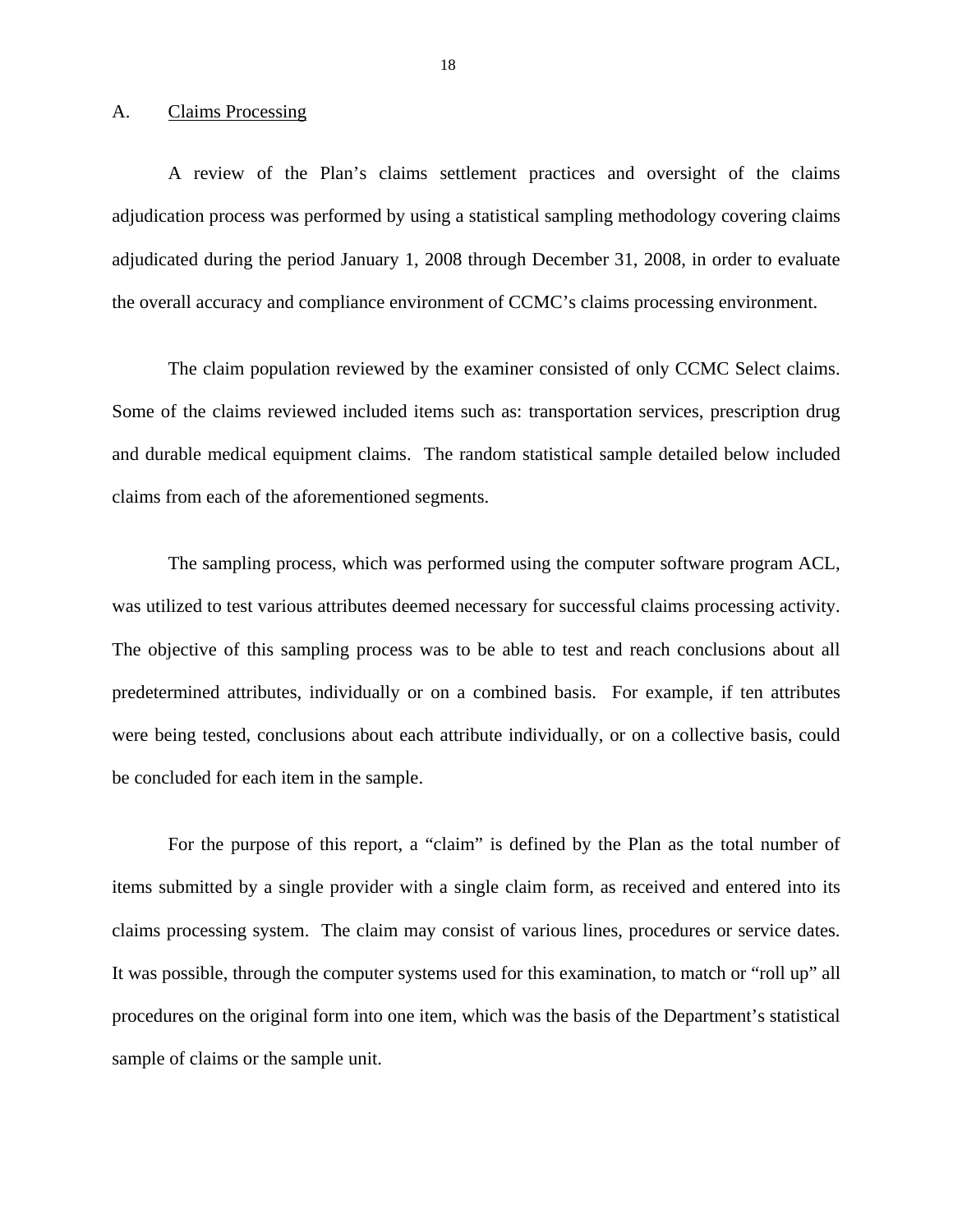To ensure the completeness of the claims population being tested, the total dollars paid were accumulated and reconciled to the financial data reported by the Plan for the period January 1, 2008 through December 31, 2008.

It was noted that CCMC performs quality control reviews or audits to check the accuracy of recorded claims transactions (e.g., payment dollar, payment incidence, coding, procedural and total claim accuracy). The results of CCMC's review performed in 2007, as provided to the examiners, pertained to its PACE line of business. No exceptions were noted.

#### B. Prompt Pay Law

Section 3224-a of the New York Insurance Law, "Standards for prompt, fair and equitable settlement of claims for health care and payments for health care services" ("Prompt Pay Law"), requires all insurers to pay undisputed claims within forty-five days of receipt. If such undisputed claims are not paid within forty-five days of receipt, interest may be payable.

Section 3224-a(a) of the New York Insurance states in part:

"…(a) Except in a case where the obligation of an insurer…to pay a claim submitted by a policyholder or person covered under such policy or make a payment to a health care provider is not reasonably clear, or when there is a reasonable basis supported by specific information available for review by the superintendent that such claim or bill for health care services rendered was submitted fraudulently, such insurer or organization or corporation shall pay the claim to a policyholder or covered person or make a payment to a health care provider within forty-five days of receipt of a claim or bill for services rendered."

Section 3224-a(c) of the New York Insurance states in part:

"… any insurer or organization or corporation that fails to adhere to the standards contained in this section shall be obligated to pay to the health care provider or person submitting the claim, in full settlement of the claim or bill for health care services, the amount of the claim or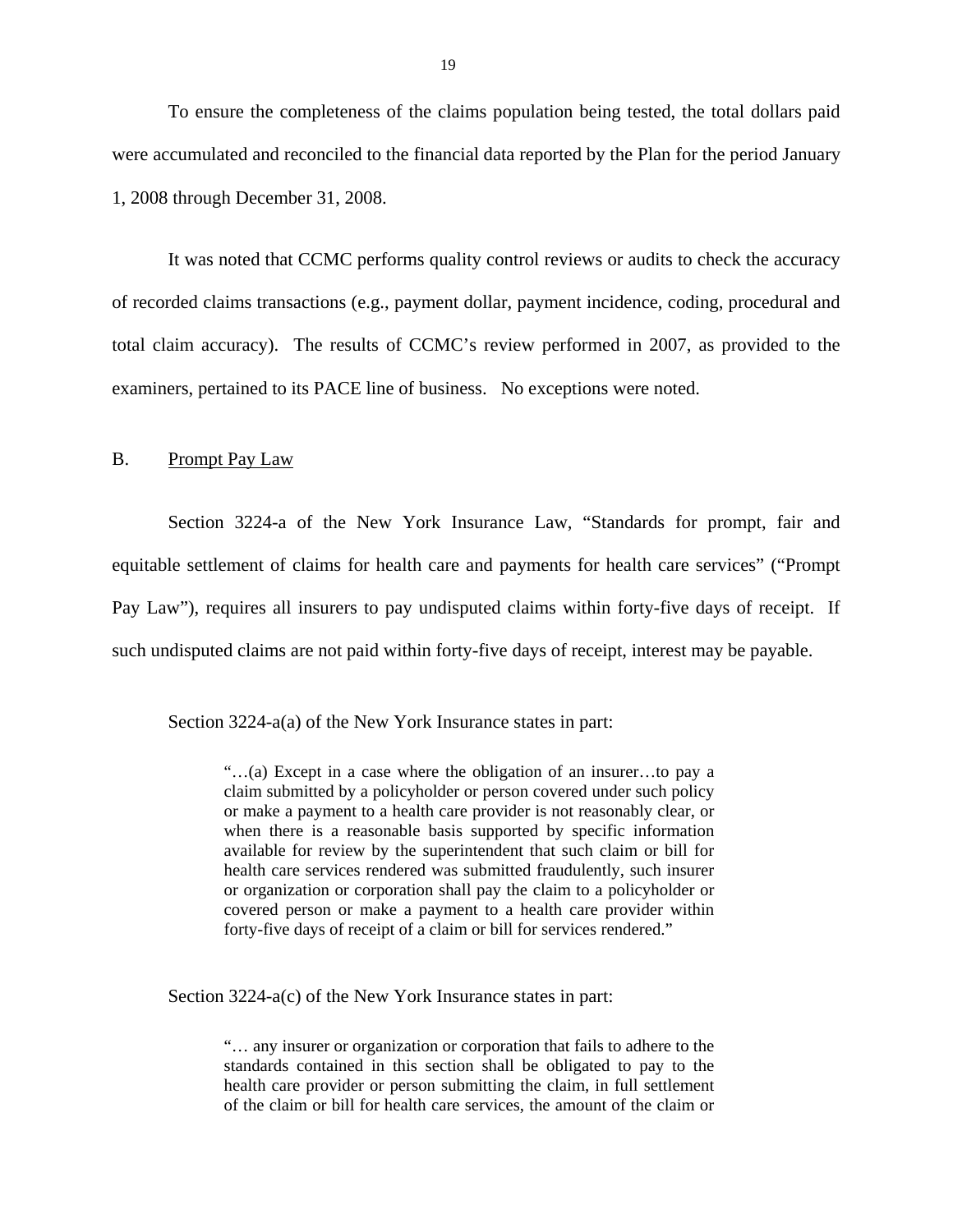health care payment plus interest on the amount of such claim or health care payment of the greater of the rate equal to the rate set by the commissioner of taxation and finance for corporate taxes pursuant to paragraph one of subsection (e) of section one thousand ninety-six of the tax law or twelve percent per annum, to be computed from the date the claim or health care payment was required to be made. When the amount of interest due on such a claim is less than two dollars, an insurer or organization or corporation shall not be required to pay interest on such claim."

In order to test the Plan's compliance with the Prompt Pay Law, a statistical sample of 167 claims processed during the period January 1, 2008 through December 31, 2008 was drawn from claims not adjudicated within 45 days of submission to the Plan. A determination was then made regarding whether the timeliness of the payment was in violation of the timeframe requirement of Section 3224-a(a) of the New York Insurance Law, and if interest was appropriately paid pursuant to Section 3224-a(c) of the New York Insurance Law.

There were 1,368 claims processed in 2008 that took the Plan more than 45 days to pay. Accordingly, all claims that were not paid within 45 days of receipt (Section 3224-a(a)) during 2008 were segregated. A sample of 167 claims were reviewed to determine whether the claims were in violation of Section 3224-a(a) of the New York Insurance Law, and whether they were subject to interest as required by Section 3224-a(c) of the New York Insurance Law.

Of the 167 claims paid after 45 days of receipt, eighty-six (86) claims were deemed to be violations of Section 3224-a(a) of the New York Insurance Law and five (5) of these claims were determined to be interest eligible. Interest was paid by CCMC for these five claims. Of the aforementioned eighty-six (86) claims, the Plan initially denied thirty-four (34) of those claims after 30 days. Upon receipt of additional information, the claims were subsequently paid (interest due on these claims was less than \$2.00).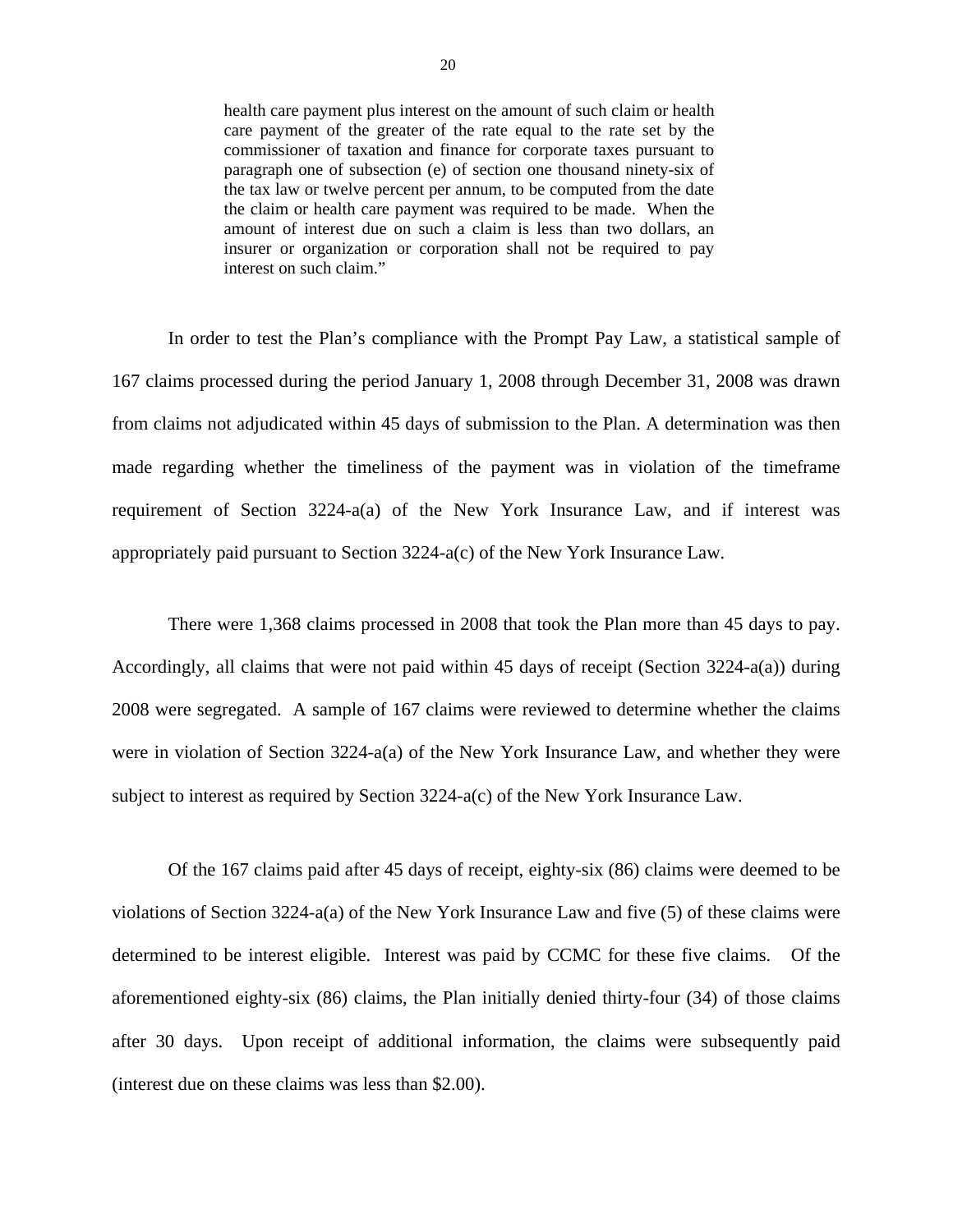The following chart illustrates CCMC's compliance with Section 3224-a(a) of the New York Insurance Law as determined by this examination:

| Total claim population                                       | 19,873 |
|--------------------------------------------------------------|--------|
| Population of claims adjudicated after<br>45 days of receipt | 1,368  |
| Sample size                                                  | 167    |
| Number of claims with violations                             | 86     |
| Calculated violation rate                                    | 51.50% |
| Upper violation limit                                        | 59.08% |
| Lower violation limit                                        | 43.92% |
| Calculated transactions in violation                         | 704    |
| Upper limit transactions in violation                        | 808    |
| Lower limit transactions in violation                        | 600    |

#### **Summary of Violations of Section 3224-a(a) of the New York Insurance Law**

 Note: The upper and lower violation limits represent the range of potential violation (e.g., if 100 samples were selected, the rate of violation would fall between these limits 95 times).

It should be noted that the violations above relate to the population of 1,368 claims used for the review, which consisted of only claims adjudicated in 2008 that were adjudicated more than forty-five days of receipt. The total population of claims pertaining to CCMC Select that were processed during calendar year 2008 was 19,873.

It is recommended that the Plan reviews and revises its procedures in order to improve its compliance with Section 3224-a(a) of the New York Insurance Law.

It is also recommended that the Plan implements the necessary controls and training in order to ensure its compliance with Section 3224-a(a) of the New York Insurance Law.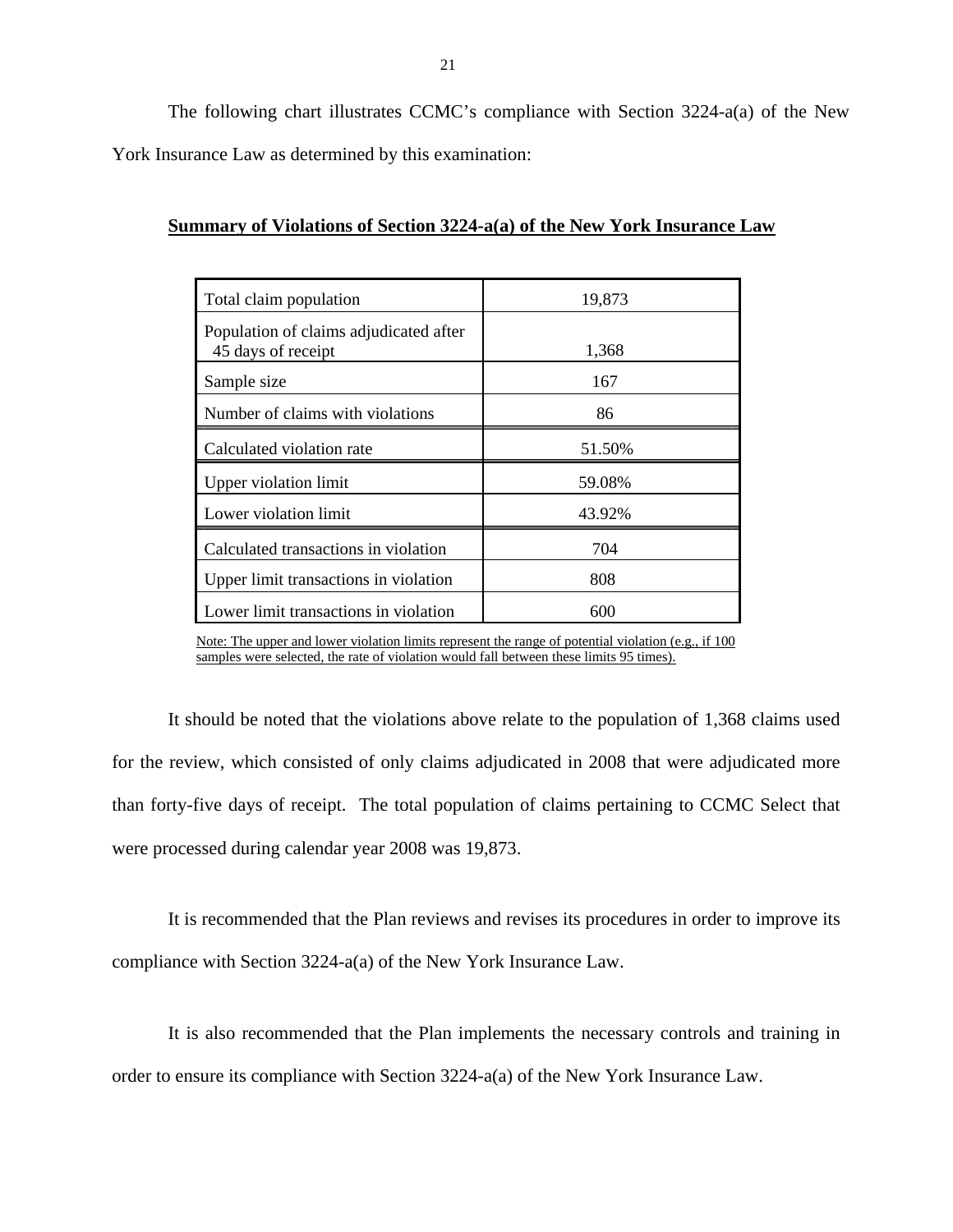Section 3224-a(b) of the New York Insurance Law states:

the receipt of the claim: "(b) In a case where the obligation of an insurer or an organization or corporation licensed or certified pursuant to article forty-three of this chapter or article forty-four of the public health law to pay a claim or make a payment for health care services rendered is not reasonably clear due to a good faith dispute regarding the eligibility of a person for coverage, the liability of another insurer or corporation or organization for all or part of the claim, the amount of the claim, the benefits covered under a contract or agreement, or the manner in which services were accessed or provided, an insurer or organization or corporation shall pay any undisputed portion of the claim in accordance with this subsection and notify the policyholder, covered person or health care provider in writing within thirty calendar days of

 $(1)$  that it is not obligated to pay the claim or make the medical payment, stating the specific reasons why it is not liable; or

(2) to request all additional information needed to determine liability to pay the claim or make the health care payment."

During the examination of CCMC, the examiner selected a sample of one hundred and sixty-seven (167) claims to review compliance with Section 3224-a(b) of the New York Insurance Law. The review was established through the isolation of all claims that took the Plan more than thirty (30) days to either deny or to seek additional information for claims adjudicated during the period January 1, 2008 through December 31, 2008.

The following chart illustrates CCMC's compliance with Section 3224-a(b) of the New

York Insurance Law as determined by this examination: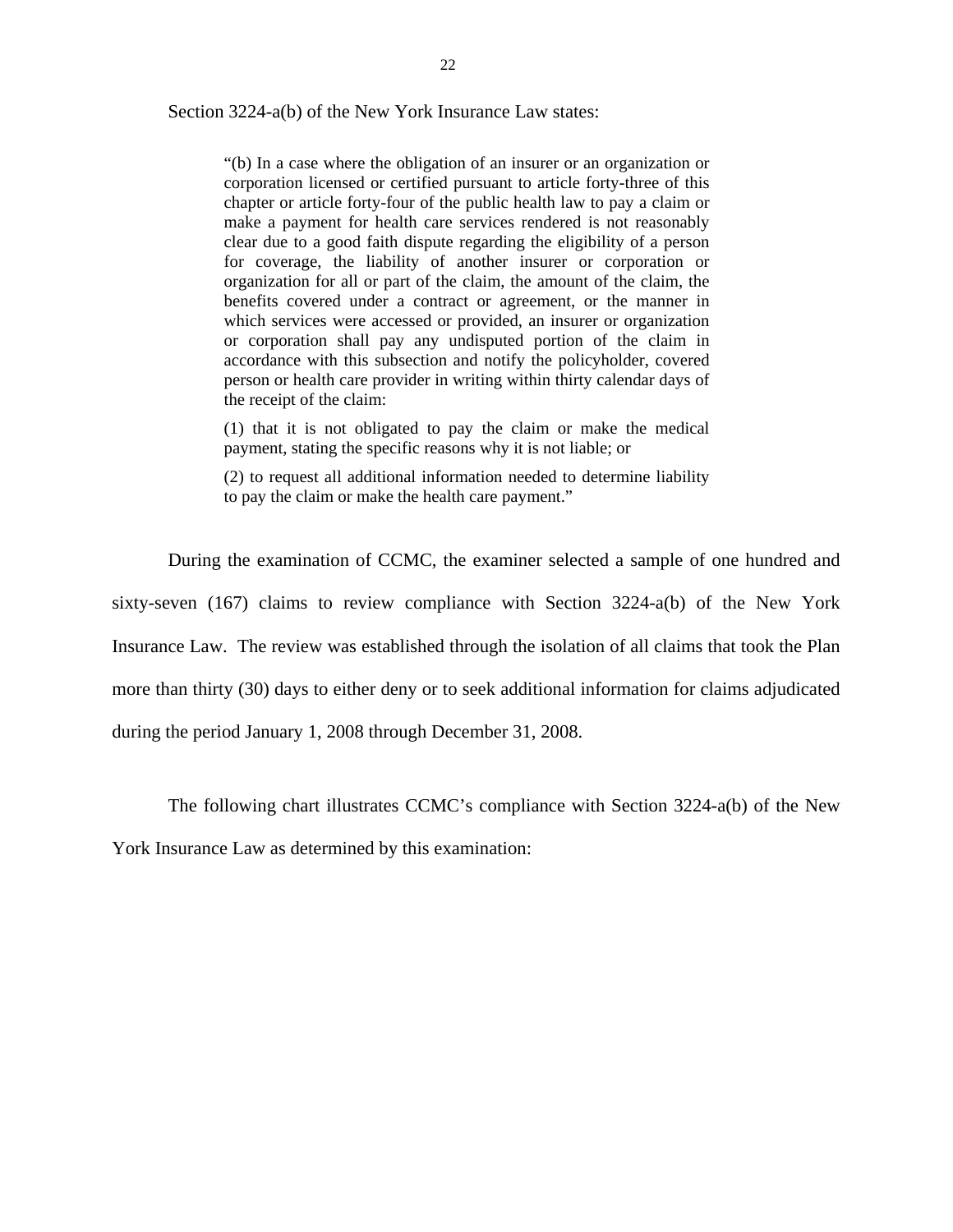| Total claim population                                       | 19,873 |
|--------------------------------------------------------------|--------|
| Population of claims adjudicated<br>after 30 days of receipt | 331    |
| Sample size                                                  | 167    |
| Number of claims with violations                             | 31     |
| Calculated violation rate                                    | 18.56% |
| Upper violation limit                                        | 24.46% |
| Lower violation limit                                        | 12.67% |
| Calculated transactions in violation                         | 61     |
| Upper limit transactions in violation                        | 80     |
| Lower limit transactions in violation                        | 41     |

#### **Summary of Violations of Section 3224-a(b) of the New York Insurance Law**

 Note: The upper and lower violation limits represent the range of potential violation (e.g. if 100 samples were selected, the rate of violation would fall between these limits 95 times).

It is recommended that CCMC comply with the requirements of Section 3224-a(b) of the New York Insurance Law.

It is also recommended that the Plan reviews and revises its procedures in order to improve its compliance with Section 3224-a(b) of the New York Insurance Law.

Additionally, the Plan did not retain sufficient information on all applicable claims to document requests for additional information. In fact, CCMC was unable to demonstrate that any such correspondence was sent out on any of the claims reviewed by the examiner in regard to the above mentioned testing of compliance with Section 3224-a(b) of the New York Insurance Law.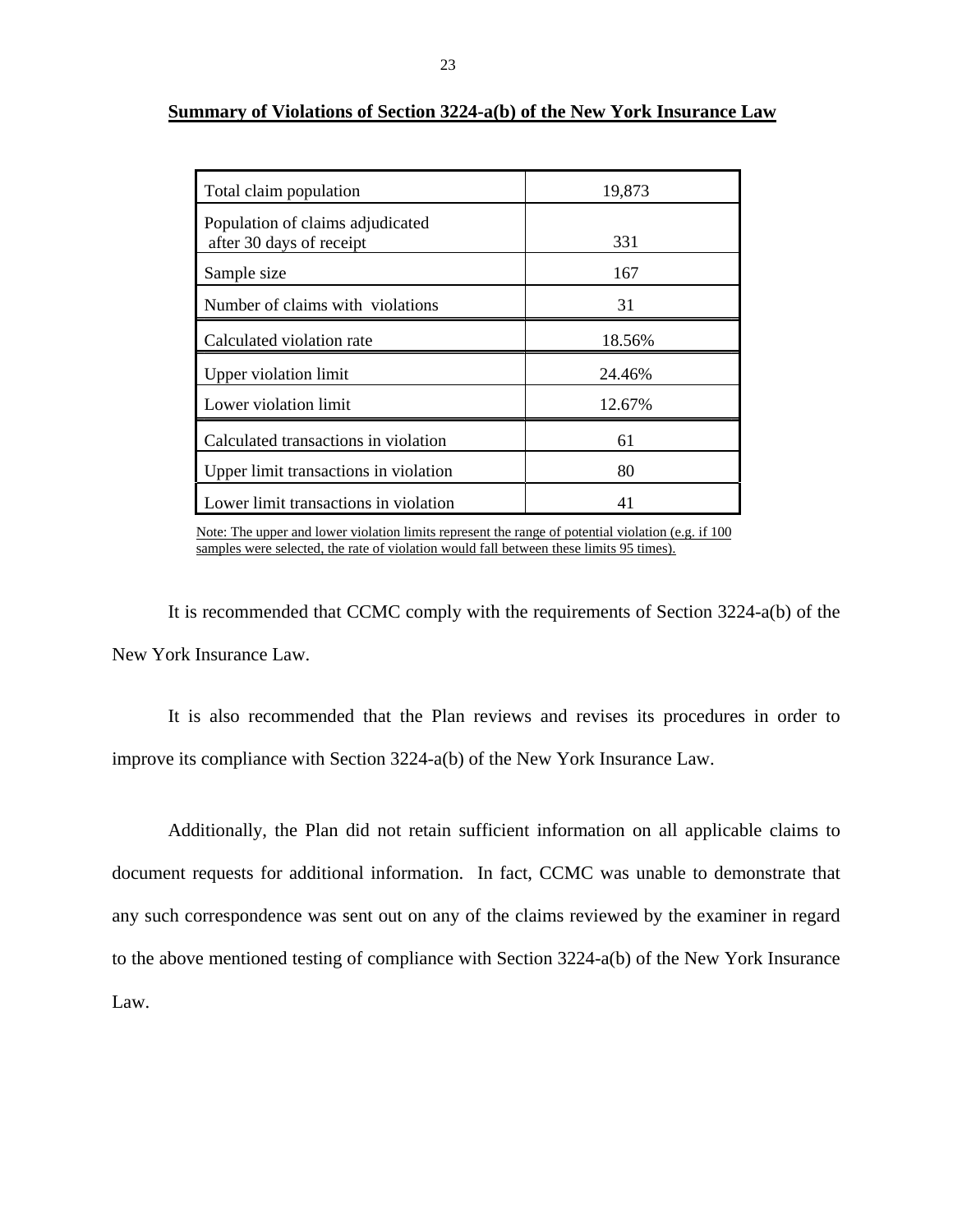Part 243.2(b)(4) of Department Regulation No. 152 (11 NYCRR 243.2(b)(4))

states:

"(b) Except as otherwise required by law or regulation, an insurer shall maintain:

(4) A claim file for six calendar years after all elements of the claim are resolved and the file is closed or until after the filing of the report on examination in which the claim file was subject to review, whichever is longer. A claim file shall show clearly the inception, handling and disposition of the claim, including the dates that forms and other documents were received."

Further, Part 216.11 of Department Regulation No. 64 (11 NYCRR 216.11)

states in part:

 and work papers relating to the claim. All communications and "…to enable department personnel to reconstruct an insurer's activities, all insurers subject to the provisions of this Part must maintain within each claim file all communications, transactions, notes transactions, whether written or oral, emanating from or received by the insurer shall be dated by the insurer. Claim files must be so maintained that all events relating to a claim can be reconstructed by the Insurance Department examiners. Insurers shall either make a notation in the file or retain a copy of all forms mailed to claimants."

It is recommended that CCMC comply with Part 243.2(b)(4) of Department Regulation No. 152 by retaining all documentation necessary to verify its compliance with Section 3224 a(b) of the New York Insurance Law, for a period of six years, or until after the filing of the report on examination, whichever is longer.

It is also recommended that CCMC comply with the requirements of Part 216.11 of Department Regulation No. 64 by retaining all aspects of its claims so that the examiner can reconstruct the complete claim transaction.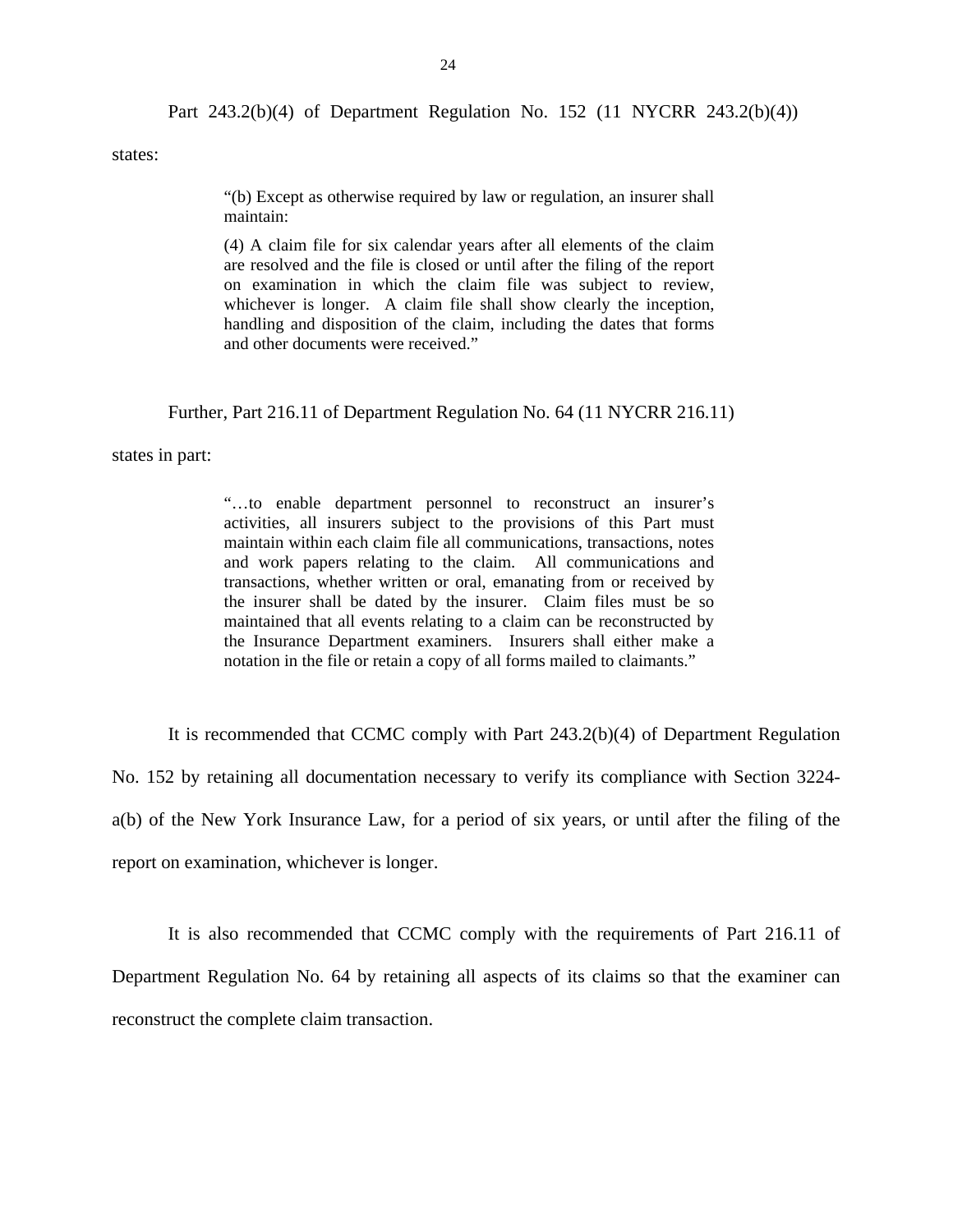## **7. SUBSEQUENT EVENTS**

On December 20, 2011, subsequent the examination period, the Plan amended its Certificate of Incorporation to reflect a change in name from Comprehensive Care Management Corporation to CenterLight Healthcare, Inc.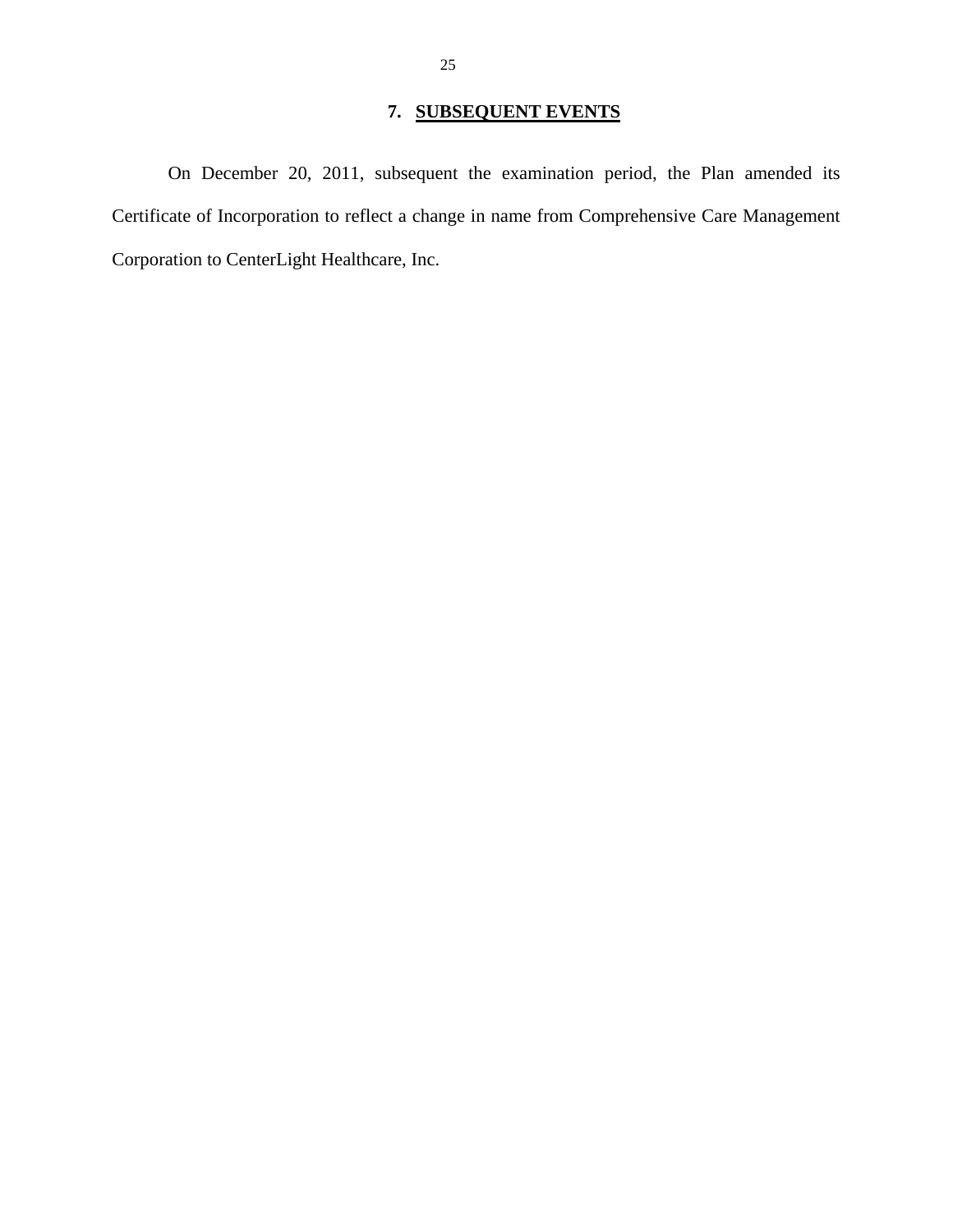### **8. SUMMARY OF COMMENTS AND RECOMMENDATIONS**

#### **ITEM**

#### **PAGE NO.**

#### **Conflict of Interest Policy**

A. Conflict of Interest Policy<br>It is recommended that all conflict of interest statements required to be signed by each board member, be filed with the Compliance Officer on an annual basis. 9

#### B. Report of Independent Certified Public Accountant

It is recommended that CCMC comply with the requirements of Section 307(b)(2) of the New York Insurance Law and submit to this Department the applicable CPA report relative to its financial statements, including a reconciliation of the differences between the amounts reported in the filed annual statements and the amounts reported in the CPA report. 10

In April 2009, subsequent to the examination date, CCMC filed said reconciliation.

#### C. Contingent Reserve Fund

It is recommended that the Plan, in its filed financial statements, report its minimum net worth as the greater of its contingent reserve or escrow deposit. It is recommended that the Plan, in its filed financial statements,<br>report its minimum net worth as the greater of its contingent reserve<br>or escrow deposit.<br>Investments

#### Investments D.

It is recommended that the Plan comply with the requirements of Sections  $1404(a)(10)(B)$  and  $1404(b)(1)$  of the New York Insurance Law. 16

#### **Claims Payable** E.

It is recommended that a review of the process used in the development of the claim reserves and liabilities be initiated so as to reduce the impact of such adjustments in subsequent years. 17

#### F. Prompt Pay Law

i. It is recommended that the Plan reviews and revises its procedures in order to improve its compliance with Section 3224-a(a) of the New York Insurance Law. 21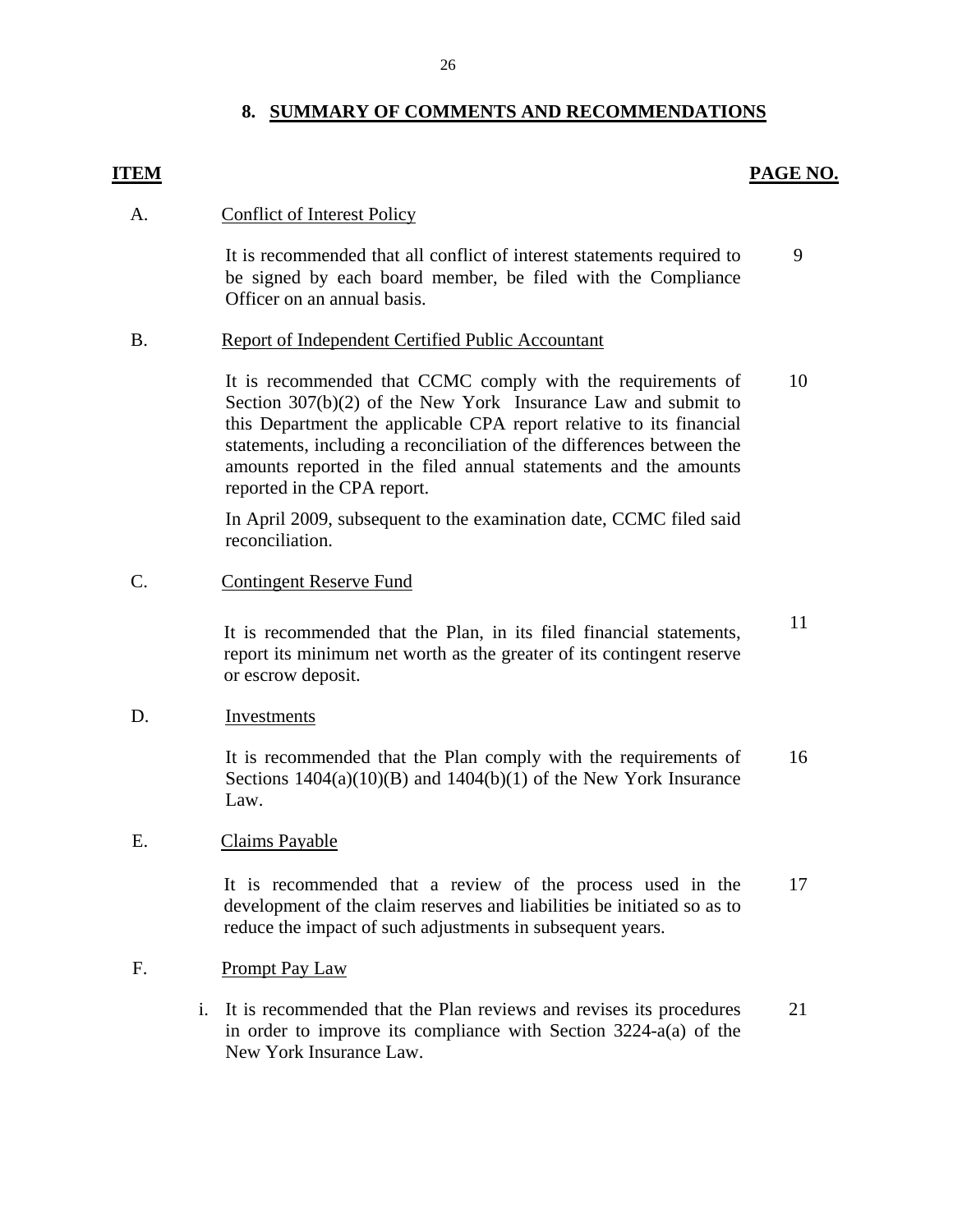#### F. Prompt Pay Law (cont'd.)

- ii. It is also recommended that the Plan implements the necessary controls and training in order to ensure its compliance with Section 3224-a(a) of the New York Insurance Law. 21
- iii. It is recommended that CCMC comply with the requirements of Section 3224-a(b) of the New York Insurance Law. 23
- iv. It is also recommended that the Plan reviews and revises its procedures in order to improve its compliance with Section 3224 a(b) of the New York Insurance Law. 23
- v. It is recommended that CCMC comply with Part 243.2(b)(4) of Department Regulation No. 152 by retaining all documentation necessary to verify its compliance with Section 3224-a(b) of the New York Insurance Law, for a period of six years, or until after the filing of the report on examination, whichever is longer. 24
- vi. It is also recommended that CCMC comply with the requirements of Part 216.11 of Department Regulation No. 64 by retaining all aspects of its claims so that the examiner can reconstruct the complete claim transaction. 24